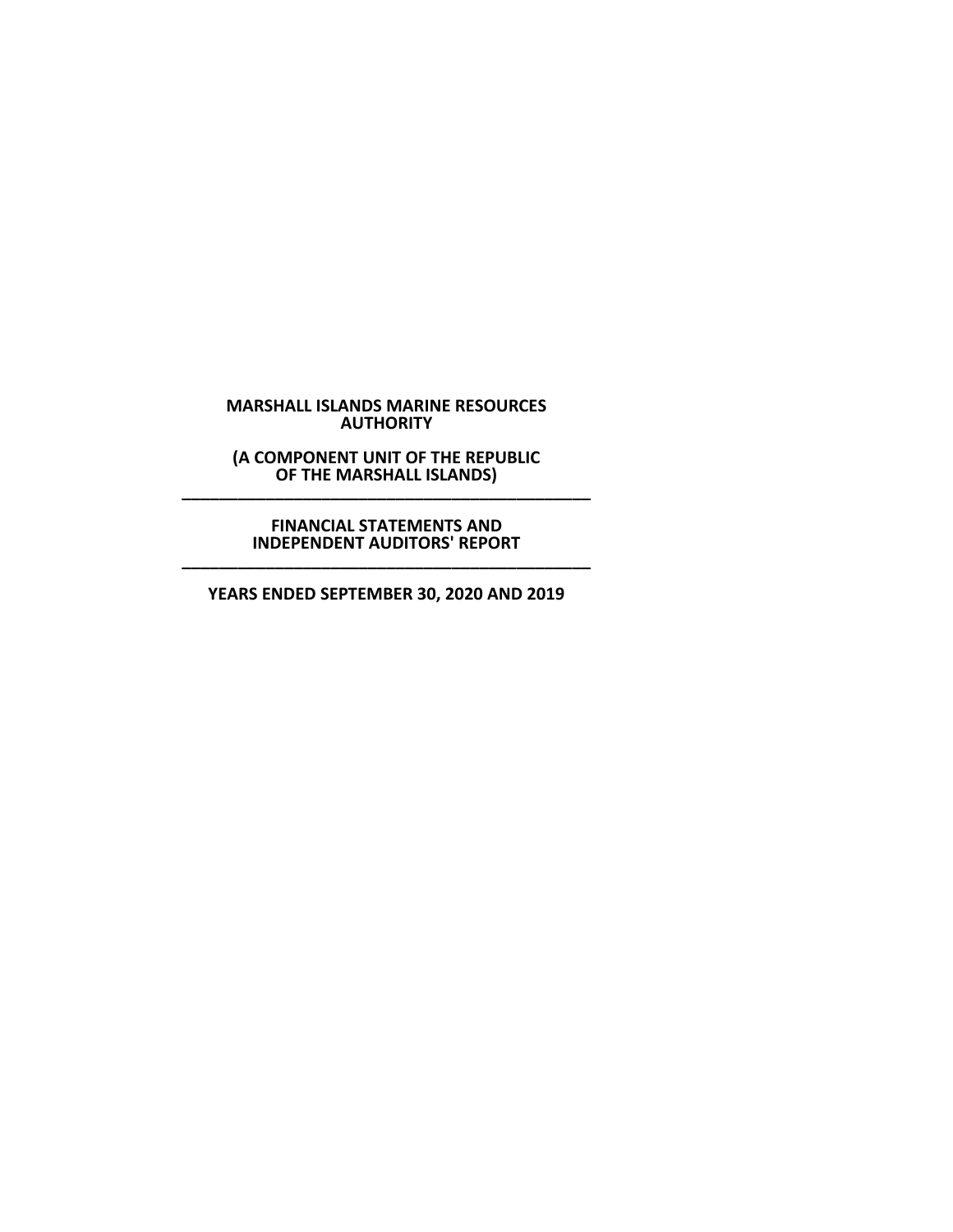Years Ended September 30, 2020 and 2019 Table of Contents

|      |                                                                                                                                                                                            | Page No. |
|------|--------------------------------------------------------------------------------------------------------------------------------------------------------------------------------------------|----------|
| I.   | <b>INDEPENDENT AUDITORS' REPORT</b>                                                                                                                                                        | 1        |
| Ш.   | MANAGEMENT'S DISCUSSION AND ANALYSIS                                                                                                                                                       | 3        |
| III. | <b>FINANCIAL STATEMENTS</b>                                                                                                                                                                |          |
|      | <b>Statements of Net Position</b>                                                                                                                                                          | 11       |
|      | Statements of Revenues, Expenses and Changes in Net Position                                                                                                                               | 12       |
|      | <b>Statements of Cash Flows</b>                                                                                                                                                            | 13       |
|      | Notes to Financial Statements                                                                                                                                                              | 14       |
| IV.  | INDEPENDENT AUDITORS' REPORT ON COMPLIANCE WITH<br><b>LAWS AND REGULATIONS</b>                                                                                                             |          |
|      | Independent Auditors' Report on Internal Control Over Financial<br>Reporting and on Compliance and Other Matters Based on an<br>Audit of Financial Statements Performed in Accordance With |          |
|      | <b>Government Auditing Standards</b>                                                                                                                                                       | 27       |
|      | Schedule of Findings and Responses                                                                                                                                                         | 29       |
|      | Unresolved Prior Year Findings                                                                                                                                                             | 30       |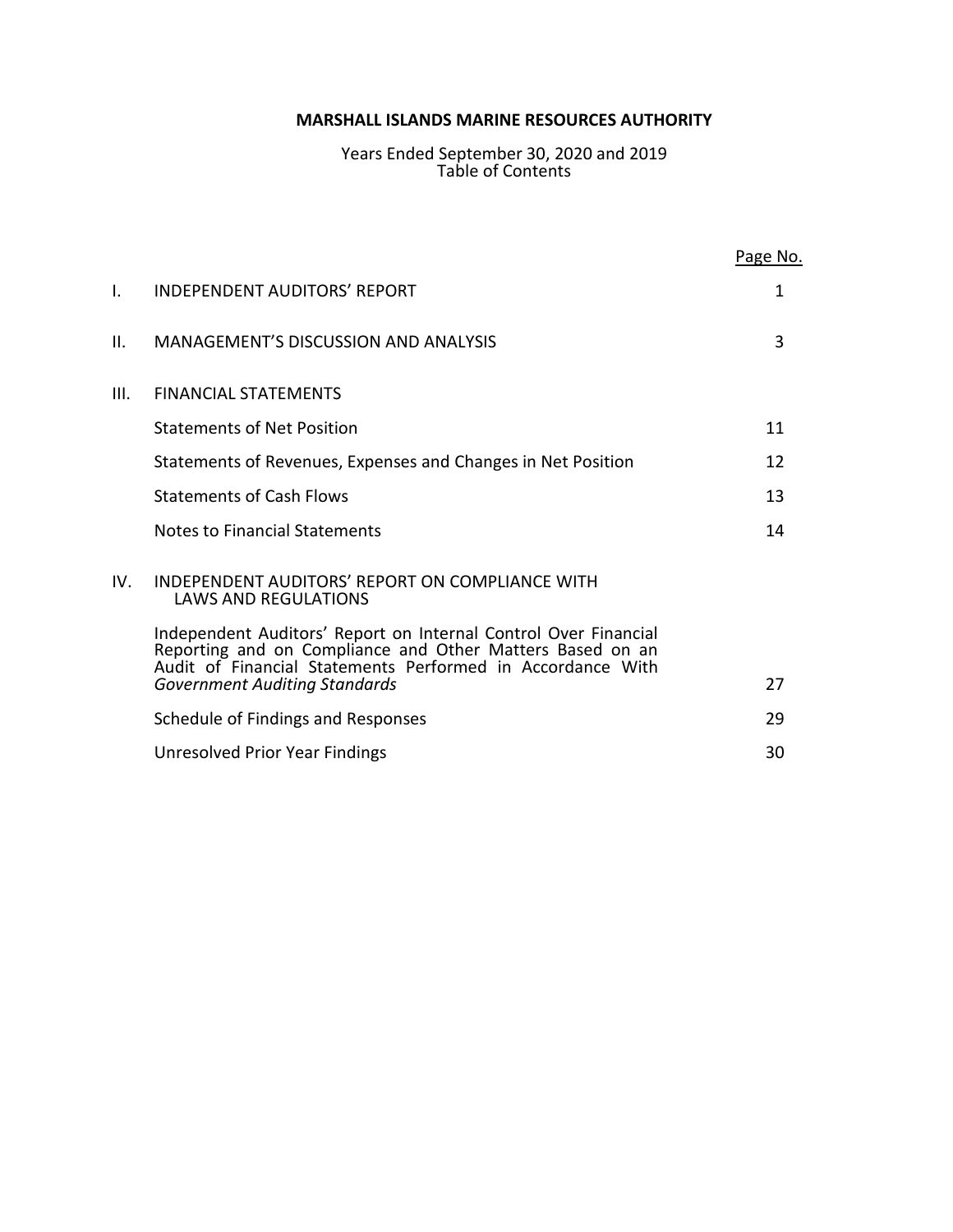# **Deloitte.**

Deloitte & Touche LLP 361 South Marine Corps Drive Tamuning, GU 96913 USA

Tel: +1 (671) 646-3884 Fax: +1 (671) 649-4265

www.deloitte.com

# **INDEPENDENT AUDITORS' REPORT**

Board of Directors Marshall Islands Marine Resources Authority:

# **Report on the Financial Statements**

We have audited the accompanying financial statements of the Marshall Islands Marine Resources Authority (MIMRA), a component unit of the Republic of the Marshall Islands (RepMar), which comprise the statements of net position as of September 30, 2020 and 2019, and the related statements of revenues, expenses and changes in net position and of cash flows for the years then ended, and the related notes to the financial statements.

# *Management's Responsibility for the Financial Statements*

Management is responsible for the preparation and fair presentation of these financial statements in accordance with accounting principles generally accepted in the United States of America; this includes the design, implementation, and maintenance of internal control relevant to the preparation and fair presentation of financial statements that are free from material misstatement, whether due to fraud or error.

# *Auditors' Responsibility*

Our responsibility is to express an opinion on these financial statements based on our audits. We conducted our audits in accordance with auditing standards generally accepted in the United States of America and the standards applicable to financial audits contained in *Government Auditing Standards*, issued by the Comptroller General of the United States. Those standards require that we plan and perform the audit to obtain reasonable assurance about whether the financial statements are free from material misstatement.

An audit involves performing procedures to obtain audit evidence about the amounts and disclosures in the financial statements. The procedures selected depend on the auditor's judgment, including the assessment of the risks of material misstatement of the financial statements, whether due to fraud or error. In making those risk assessments, the auditor considers internal control relevant to the entity's preparation and fair presentation of the financial statements in order to design audit procedures that are appropriate in the circumstances, but not for the purpose of expressing an opinion on the effectiveness of the entity's internal control. Accordingly, we express no such opinion. An audit also includes evaluating the appropriateness of accounting policies used and the reasonableness of significant accounting estimates made by management, as well as evaluating the overall presentation of the financial statements.

We believe that the audit evidence we have obtained is sufficient and appropriate to provide a basis for our audit opinion.

# *Opinion*

In our opinion, the financial statements referred to above present fairly, in all material respects, the financial position of MIMRA as of September 30, 2020 and 2019, and the results of its operations and its cash flows for the years then ended in accordance with accounting principles generally accepted in the United States of America.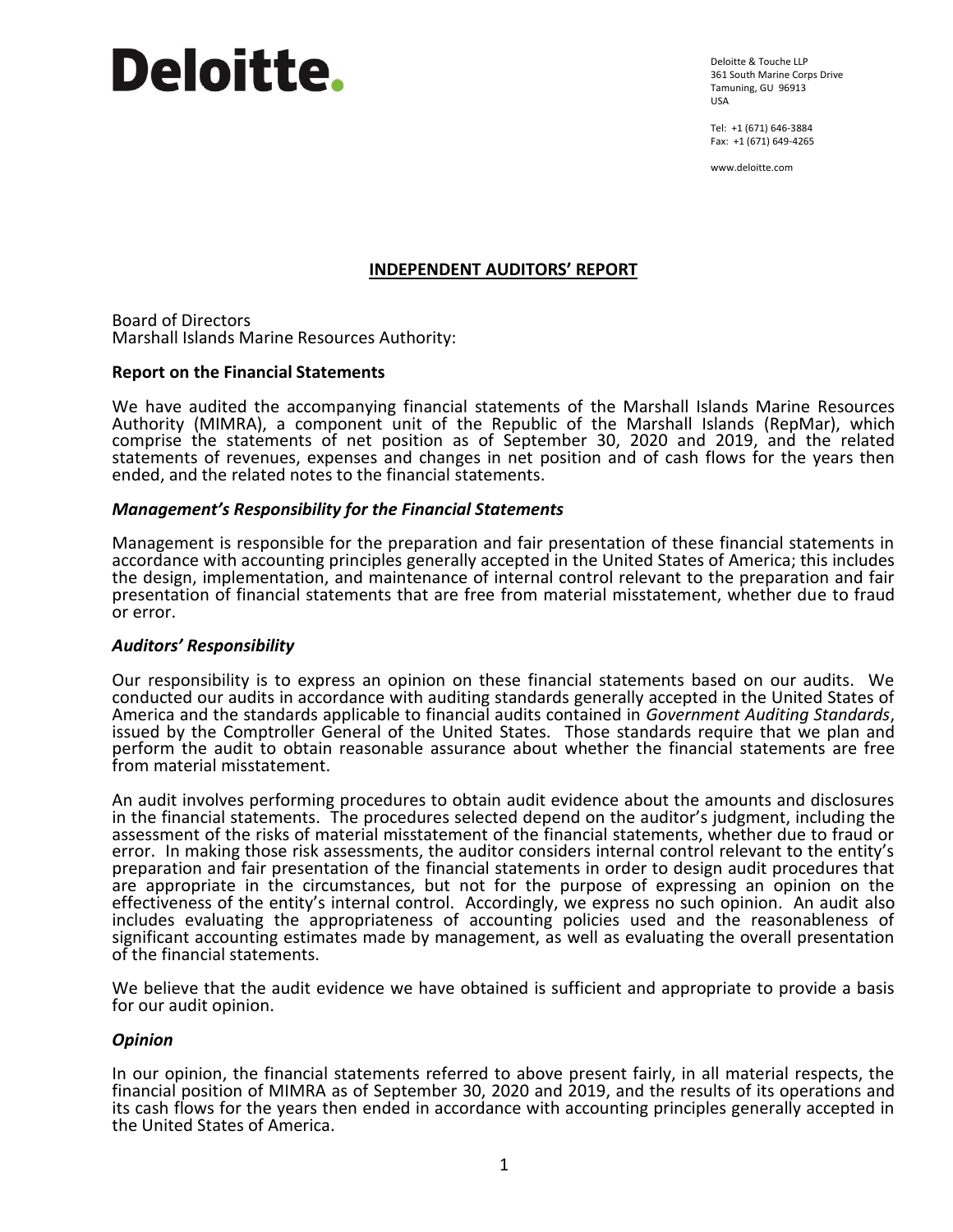# Deloitte.

# *Emphasis of Matters*

# *Purchase of Aquaculture Technologies of the Marshall Islands (ATMI) assets*

As discussed in Note 5 to the financial statements, MIMRA is planning to have the purchased assets from ATMI valued by independent and qualified individuals to determine historical or estimated historical costs.

# *COVID-19*

As discussed in Note 12 to the financial statements, MIMRA determined that restrictions caused by the COVID-19 pandemic, coupled by existing economic factors, are negatively impacting its business, results of operations and net position that would ultimately affect future contributions available to RepMar.

Our opinion is not modified with respect to these matters.

# *Other Matters*

# *Required Supplementary Information*

Accounting principles generally accepted in the United States of America require that the management's discussion and analysis on pages 3 to 10 be presented to supplement the financial statements. Such information, although not a part of the financial statements, is required by the Governmental Accounting Standards Board who considers it to be an essential part of financial reporting for placing the financial statements in an appropriate operational, economic, or historical context. We have applied certain limited procedures to the required supplementary information in accordance with auditing standards generally accepted in the United States of America, which consisted of inquiries of management about the methods of preparing the information and comparing the information for consistency with management's responses to our inquiries, the financial statements, and other knowledge we obtained during our audit of the financial statements. We do not express an opinion or provide any assurance on the information because the limited procedures do not provide us with sufficient evidence to express an opinion or provide any assurance.

# **Other Reporting Required by** *Government Auditing Standards*

In accordance with *Government Auditing Standards*, we have also issued our report dated September 16, 2021, on our consideration of MIMRA's internal control over financial reporting and on our tests of its compliance with certain provisions of laws, regulations, contracts, and grant agreements and other matters. The purpose of that report is solely to describe the scope of our testing of internal control over financial reporting and compliance and the results of that testing, and not to provide an opinion on the effectiveness of MIMRA's internal control over financial reporting or on compliance. That report is an integral part of an audit performed in accordance with *Government Auditing Standards* in considering MIMRA's internal control over financial reporting and compliance.

September 16, 2021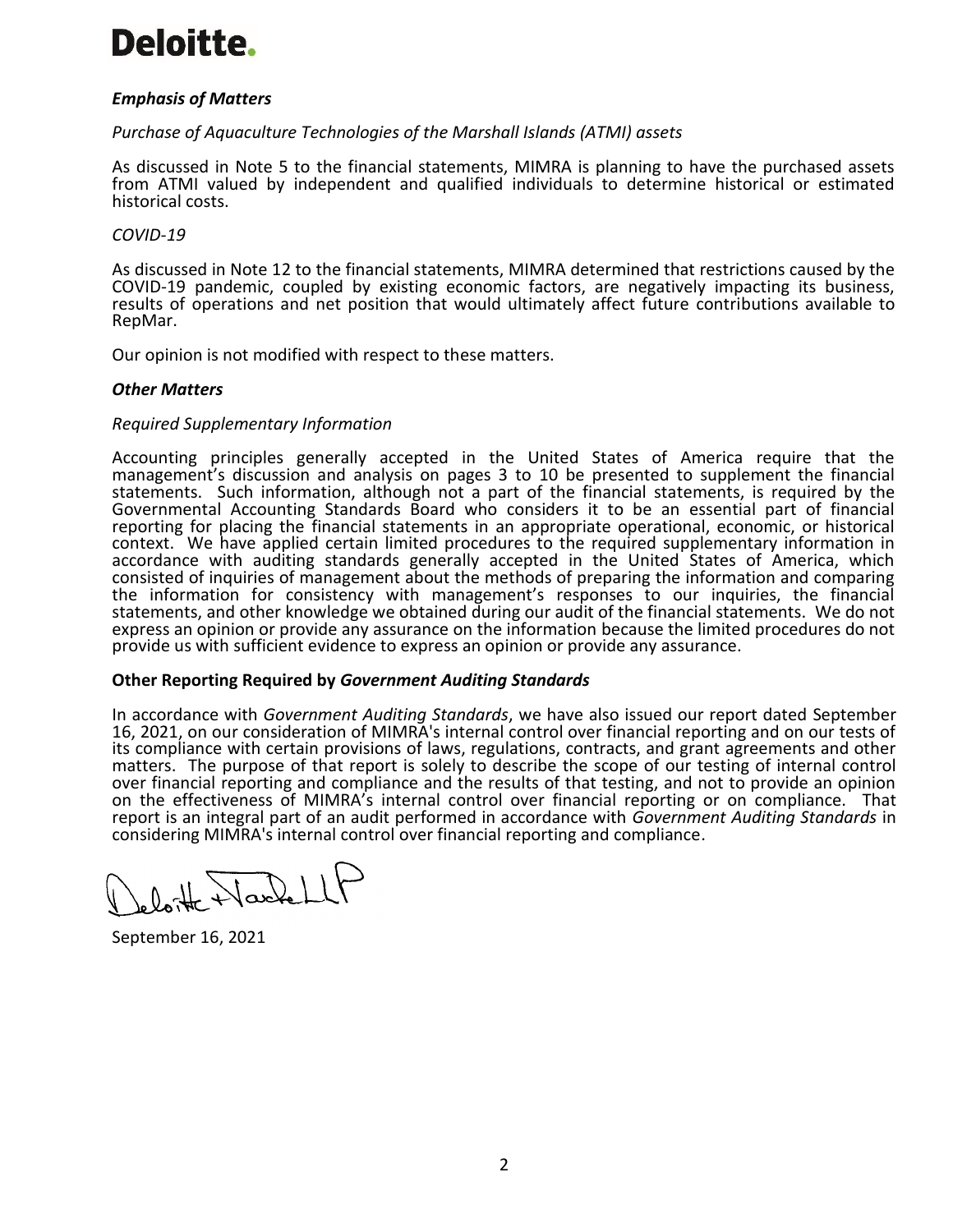Management's Discussion and Analysis September 30, 2020 and 2019

This section of the Marshall Islands Marine Resources Authority (MIMRA) annual financial report presents our discussion and analysis of MIMRA's financial performance for the fiscal year ending September 30, 2020. Please read it and verify any clarification to the financial statements, which follow this section. The below table summarizes the financial condition and operations of MIMRA for fiscal years ended September 30, 2020, 2019 and 2018.

#### **Financial Operations**

#### Statements of Net Position

A summary of MIMRA's Statements of Net Position is presented below:

|                                                                           |   | 2020                                 |   | 2019                                 |   | \$ Change<br>2020-2019             | % Change<br>2020-2019       |   | 2018                                 |
|---------------------------------------------------------------------------|---|--------------------------------------|---|--------------------------------------|---|------------------------------------|-----------------------------|---|--------------------------------------|
| Assets:<br>Current and other assets<br>Investment in JV<br>Capital assets | S | 27,776,659<br>4,696,089<br>5,413,423 | s | 27,103,182<br>5,222,356<br>4,201,373 | S | 673.477<br>(526, 267)<br>1,212,050 | 2.5%<br>$(10.1)\%$<br>28.8% | Ş | 25,963,219<br>4,917,702<br>3,842,778 |
| Total assets<br>Liabilities:                                              |   | 37,886,171                           |   | 36,526,911                           |   | 1,359,260                          | 3.7%                        |   | 34,723,699                           |
| Current and other liabilities                                             |   | 1,207,613                            |   | 846,420                              |   | 361,193                            | 42.7%                       |   | 903,041                              |
| Net position:<br>Net investment in capital<br>assets<br>Restricted        |   | 5,413,423<br>991,623                 |   | 4,201,373<br>430,995                 |   | 1.212.050<br>560,628               | 28.8%<br>130.1%             |   | 3,842,778<br>742,780                 |
| Unrestricted                                                              |   | 30,273,512                           |   | 31,048,123                           |   | (774, 611)                         | (2.5)%                      |   | 29,235,100                           |
| Total net position                                                        |   | 36,678,558                           |   | 35,680,491                           |   | 998.067                            | 2.8%                        |   | 33,820,658                           |

#### **Summary Statements of Net Position** As of September 30

#### Statements of Revenue, Expenses and Changes in Net Position

A summary of MIMRA's Statements of Revenues, Expenses, and Changes in Net Position is presented below:

#### **Summary Statements of Revenues, Expenses and Changes in Net Position** Years Ended September 30

|                         |   |                |   |                |   | \$ Change     | % Change     |     |              |
|-------------------------|---|----------------|---|----------------|---|---------------|--------------|-----|--------------|
|                         |   | 2020           |   | 2019           |   | 2020-2019     | 2020-2019    |     | 2018         |
| Operating:              |   |                |   |                |   |               |              |     |              |
| Operating revenues      | Ş | 35,199,282     | S | 34,597,266     | S | 602,016       | 1.7%         | \$. | 33,938,061   |
| Operating expenses      |   | 5,707,367      |   | 4,882,750      |   | 824,617       | 16.9%        |     | 4,030,989    |
| Operating income        |   | 29,491,915     |   | 29,714,516     |   | (222, 601)    | (0.7)%       |     | 29,907,072   |
| Nonoperating:           |   |                |   |                |   |               |              |     |              |
| Earnings (loss) in JV   |   | (526, 267)     |   | 304,654        |   | (830, 921)    | (272.7)%     |     | 148,763      |
| Grant revenues          |   | 3,200,759      |   | 737,829        |   | 2,462,930     | 333.8%       |     | 492,906      |
| Interest income         |   | 151,959        |   | 242,962        |   | (91,003)      | (37.5)%      |     | 137,724      |
| Payments to RepMar      |   | (31,300,000)   |   | (29, 141, 128) |   | (2, 158, 872) | 7.4%         |     | (29,440,214) |
| Other revenue (expense) |   | (20, 299)      |   | 1,000          |   | (21,299)      | $(2129.9)\%$ |     | (14, 794)    |
|                         |   | (28, 493, 848) |   | (27,854,683)   |   | (639, 165)    | 2.3%         |     | (28,675,615) |
| Change in net position  |   | 998,067        |   | 1,859,833      |   | (861,766)     | $(46.3)\%$   |     | 1,231,457    |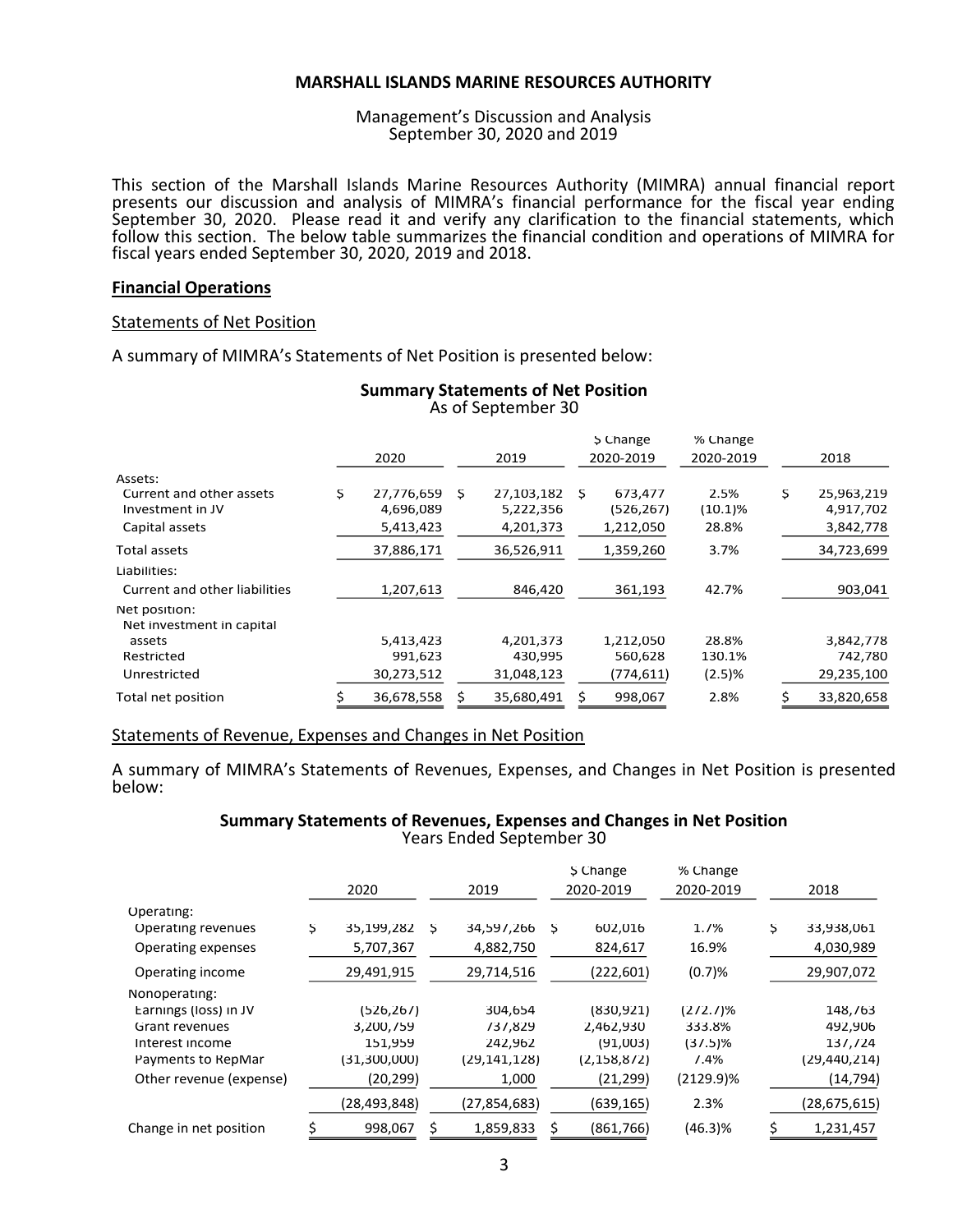Management's Discussion and Analysis, Continued September 30, 2020 and 2019

# **Overall Analysis**

Management's Discussion and Analysis for the year ended September 30, 2019 is set forth in MIMRA's report on the audit of financial statements, which is dated June 17, 2020. That Management Discussion and Analysis explains the major factors impacting the 2019 financial statements and can be obtained from MIMRA's Administrator via the contact information in page 10.

| REVENUE:                  | 2020 | 2019                                   | \$ Change | 2018<br>____ |
|---------------------------|------|----------------------------------------|-----------|--------------|
| <b>Operating Revenues</b> |      | $$35,199,282 \t$34,597,266 \t$602,016$ |           | \$33,938,061 |

Net operating revenue increased by 2%. Please see below details of the increase/(decrease) in revenue categories:

|                        |   |            |   |            |   | S Change  | % Change   |    |            |
|------------------------|---|------------|---|------------|---|-----------|------------|----|------------|
|                        |   | 2020       |   | 2019       |   | 2020-2019 | 2020-2019  |    | 2018       |
| Revenues:              |   |            |   |            |   |           |            |    |            |
| Vessel Day Scheme      | Ş | 28.112.074 | S | 28,143,896 | S | (31, 822) | (0.1)%     | Ş. | 25,842,384 |
| Fishing rights         |   | 3,579,787  |   | 2,314,357  |   | 1,265,430 | 54.7%      |    | 3,302,312  |
| Licensing/registration |   | 2,300,800  |   | 2,573,000  |   | (272,200) | $(10.6)\%$ |    | 2,320,700  |
| Observer fees          |   | 660,594    |   | 766,760    |   | (106,166) | $(13.8)\%$ |    | 826,797    |
| Transhippment fees     |   | 319,000    |   | 538,000    |   | (219,000) | (40.7)%    |    | 475,500    |
| Fishing violation      |   | 100,000    |   | 200,000    |   | (100,000) | $(50.0)\%$ |    | 550,000    |
| Boat charter fees      |   |            |   |            |   |           |            |    | 700,000    |
| Other                  |   | 127,584    |   | 73,253     |   | 54,331    | 74.2%      |    | 176,904    |
|                        |   | 35,199,839 |   | 34,609,266 |   | 590,573   | 1.7%       |    | 34,194,597 |
| <b>Bad debts</b>       |   | (557)      |   | (12,000)   |   | 11,443    | (95.4)%    |    | (256, 536) |
|                        |   | 35,199,282 |   | 34,597,266 |   | 602,016   | 1.7%       |    | 33,938,061 |



A graphical comparison of MIMRA's operating revenues for 2020, 2019 and 2018 follows: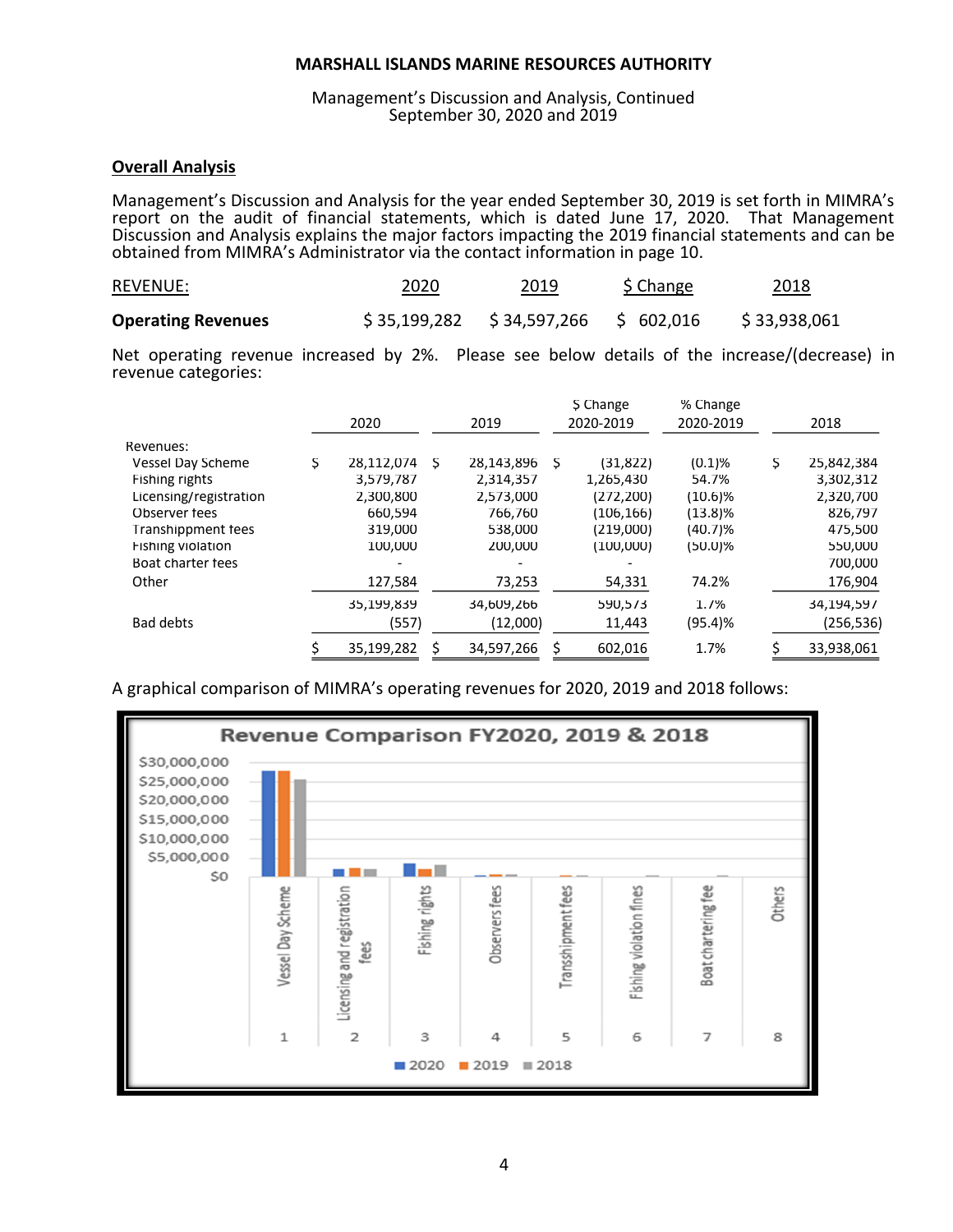Management's Discussion and Analysis, Continued September 30, 2020 and 2019

VESSEL DAY SCHEME revenues have decreased by 0.11% due to decrease in the pooling of days in Parties to the Nauru Agreement (PNA) and Forum Fisheries Agency (FFA) with set prices at \$11,000 per day, offset by the increased revenues in Parties Allowable Efforts (PAE's) bilateral agreements as shown below:

|                                                                                                | 2020                                 | 2019                                 | S Change<br>2020-2019                   | % Change<br>2020-2019          | 2018                                 |
|------------------------------------------------------------------------------------------------|--------------------------------------|--------------------------------------|-----------------------------------------|--------------------------------|--------------------------------------|
| Vessel Day Scheme:<br><b>PAE's Bilateral</b><br>PSVDS Pooling Days (PNA)<br>Pooling Days (FFA) | 21,955,500<br>4,485,600<br>1,670,974 | 18,562,720<br>6,549,351<br>3,031,825 | 3,392,780<br>(2,063,751)<br>(1,360,851) | 18.3%<br>$(31.5)\%$<br>(44.9)% | 18,496,450<br>3,861,168<br>3,484,766 |
|                                                                                                | 28,112,074                           | 28,143,896                           | (31, 822)                               | (0.1)%                         | 25,842,384                           |

The increase in FISHING RIGHTS revenues is caused by the increments in the revenues from: FSM Arrangement at 152%, FFA Treaty at 12% and Japan Bilateral at 36%. LICENSING AND REGISTRATION REVENUES have decreased due to a decrease in the licensing of carrier vessels from 70 boats in FY2019 to 63 boats in FY2020, and purse seine vessels from 130 boats in FY2019 to 110 boats in FY2020. However, Pole and line and Longline licenses increased by 20 boats during the current year. OBSERVERS FEES decreased by 14% due to fewer trips caused by COVID-19 precautionary measures and restrictions implemented. TRANSSHIPMENT FEES decreased by 41% due to a decrease in TRANSSHIPMENT FEES decreased by 41% due to a decrease in transshipment activities at the Majuro port, from 531 boats in FY2019 to 316 boats in FY2020. FISHING VIOLATION FINES decreased by 50%. This means that operators and master fishermen have been observing good fishing etiquette and fewer penalties were charged to fishing boats. BOAT CHARTER FEES agreement with Pan Pacific Fishing (RMI), Inc. (PPF) ceased commencing FY2019 hence no charter revenue has been recognized in 2019 and 2020. On the other hand, OTHER REVENUES increased due to the increase in export permits and reimbursement of FY2016-2019 audit fees from RepMar.

|                           | 2020 | 2019 | Change | (%) Change |
|---------------------------|------|------|--------|------------|
| TRANSSHIPMENT:            |      |      |        |            |
| No. of boats (PS/Carrier) | 316  | 531  | (215)  | (41%)      |

Transshipments decreased by 215 boats. This decrease is attributable to the decrease in fish demand for processing at PPF. Transshipment charges depend on whether boats are licensed or unlicensed. Licensed vessels are charged \$1,000 while unlicensed boats are charged \$2,000.

|                                                                                                                                                                                                                                                                                              | 2020                                   | 2019                      | Change             | (%) Change                                                |
|----------------------------------------------------------------------------------------------------------------------------------------------------------------------------------------------------------------------------------------------------------------------------------------------|----------------------------------------|---------------------------|--------------------|-----------------------------------------------------------|
| <b>BOAT REGISTRATION:</b>                                                                                                                                                                                                                                                                    |                                        |                           |                    |                                                           |
| a.) Foreign Boats (Purse Seine):<br><b>CHINA</b><br>$\bullet$<br><b>JAPAN</b><br>$\bullet$<br><b>KOREA</b><br>$\bullet$<br>PHILIPPINES (RD/TJ)<br>$\bullet$<br><b>TAIWAN</b><br>$\bullet$<br>PNG (Great Investment)<br>$\bullet$<br>South Pacific<br>$\bullet$<br><b>OTHERS</b><br>$\bullet$ | 8<br>27<br>19<br>16<br>18<br><u>10</u> | 8<br>25<br>33<br>13<br>23 | (14)<br>(5)<br>(7) | 0%<br>8%<br>(42%)<br>23%<br>(22%)<br>100%<br>(100%)<br>0% |
| TOTAL                                                                                                                                                                                                                                                                                        | <u>99</u>                              | 119                       | 20)                | 17%                                                       |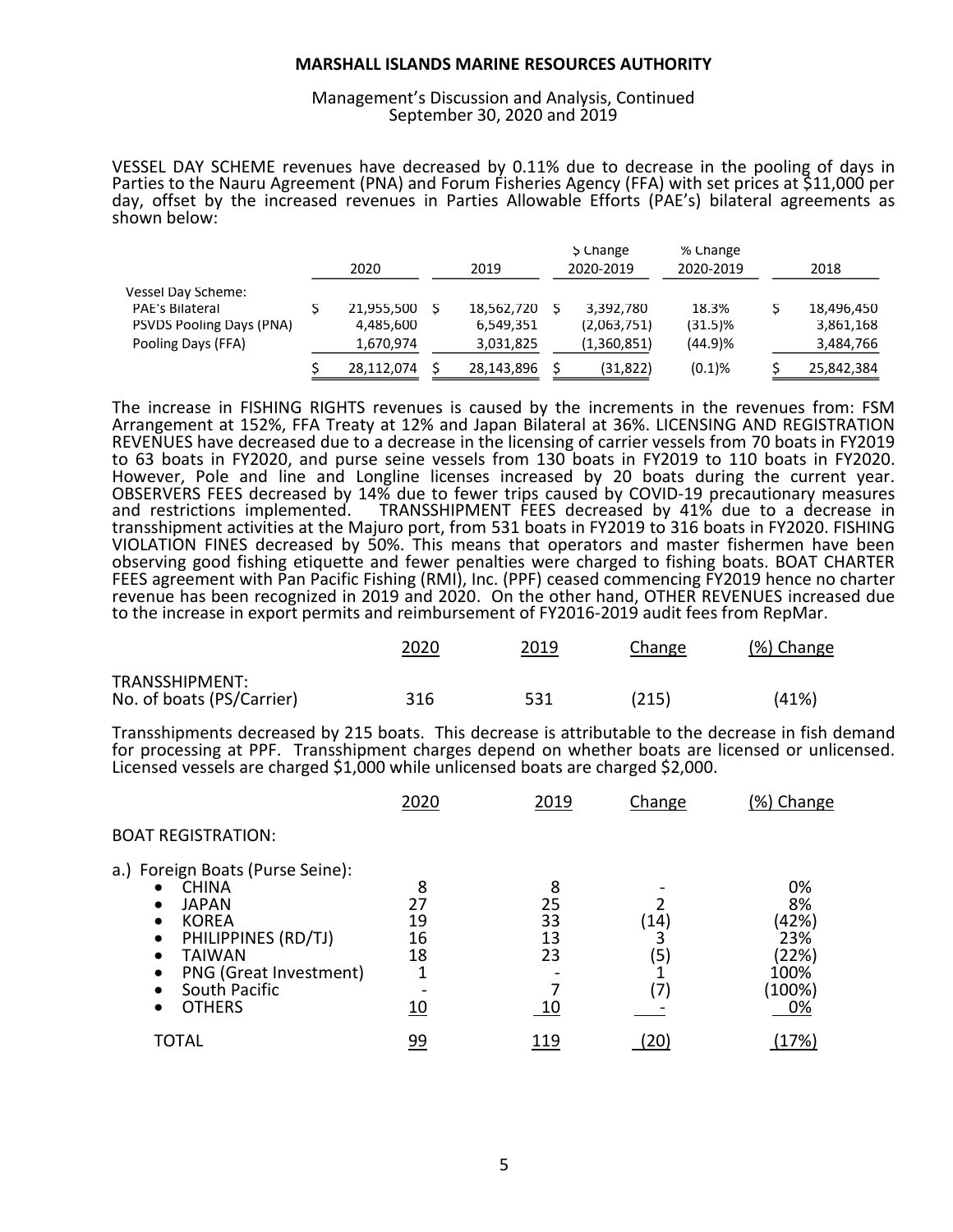#### Management's Discussion and Analysis, Continued September 30, 2020 and 2019

| b.) Domestic Boats (Purse Seine):<br><b>KOO'S FISHING</b><br><b>MIFCO</b><br>$\bullet$<br><b>PAN Pacific</b><br>$\bullet$ | 4<br>1<br>6                | 4<br>$\overline{1}$<br>6 |               | 0%<br>0%<br>0%     |
|---------------------------------------------------------------------------------------------------------------------------|----------------------------|--------------------------|---------------|--------------------|
| <b>TOTAL</b>                                                                                                              | 11                         | 11                       |               | 0%                 |
| c.) Japan Fisheries (Longline/Pole and Line):<br>1. POLE and LINE<br>2. LONGLINE                                          | 32<br><u> 13</u>           | 26<br><u> 10</u>         | $\frac{6}{3}$ | 23%<br><u>30%</u>  |
| <b>TOTAL</b>                                                                                                              | 45                         | $\frac{36}{1}$           | <u>و</u>      | 25%                |
| d.) DOMESTIC (Longline):<br>1. China Overseas<br>2. LianCheng Fisheries<br>3. Ralik Ratak                                 | 14<br>29<br>$\overline{1}$ | 9<br>24<br><u>_0</u>     | 5<br>5<br>1   | 56%<br>21%<br>100% |
| <b>TOTAL</b>                                                                                                              | 44                         | <u>_33</u>               | 11            | 33%                |
| CARRIER/BUNKER:<br>e.)<br>1. Bunker<br>2. Carrier                                                                         | 14<br>63                   | 14<br>$\overline{70}$    | (7)           | 0%<br>(10%)        |
| <b>TOTAL</b>                                                                                                              | <u>77</u>                  | <u>84</u>                | (7)           | (8%)               |
| <b>Grand Total</b>                                                                                                        | <u> 276</u>                | <u> 283</u>              |               | (2%)               |

Above are the details of boats registered in FY2020 and FY2019, which show a net decrease of 7 boats registered in FY2020. License fees charged per category is as follows: purse seine foreign boats at \$5,000, purse seine domestic boats at \$25,000, carrier/bunker at \$10,000, and domestic longline boats at \$12,000 annual fee, or \$7,000 six-month fee or \$4,000 three-month fee.

Purse seine boats registered this year decreased by 17% while domestic boats maintained a status quo at eleven (11) boats that generated \$770,000 compared to \$820,000 in FY2019. Japan Fisheries registered nine (9) more boats in FY2020, which represents a 25% increase compared to FY2019 registered boats. Another domestic-based company, Marshall Islands Fishing Venture (MIFV), that operates China Overseas and Lian Cheng Fisheries, had ten (10) more registered boats in FY2020, and contributed \$401,000 compared to \$328,000 in FY2019. There were ten (10) boats registered for three months, seven (7) boats registered for six months and twenty-seven (27) boats for one year in FY2020. Bunkers and carriers registered seven (7) boats less when compared to FY2019 and realized \$770,000 of revenues compared to last fiscal year's \$840,000.

In the current year, aside from paying license fees, China, Japan, Philippines, Taiwan and South Pacific (USA), purchased fishing days amounting to \$2,893,000 (or equal to 263 days), which is less than the prior year \$6,248,000 (or equal to 568 days). Korea was also involved in the bidding process by PNA of which VDS pooled days from member countries were offered. As shown earlier, the pooling days (PNA) contributed \$4,485,600 (or equal to 356 days) to revenues. Furthermore, U.S. Treaty through FFA also contributed \$1,670,974 to revenues (or equal to 128 days). Domestic-based companies such as Koo's Fishing, MIFCO (joint venture) and PPF contributed to the total VDS fishing days revenue of \$11,977,000 (equal to 1,704 days).

Actual FY2020 total revenues, including both operating and non-operating revenues, were reported at \$38,552,000 and is higher compared to total revenues in FY2019 of \$35,883,711. The result was favorable by \$2,668,289 or by 7%.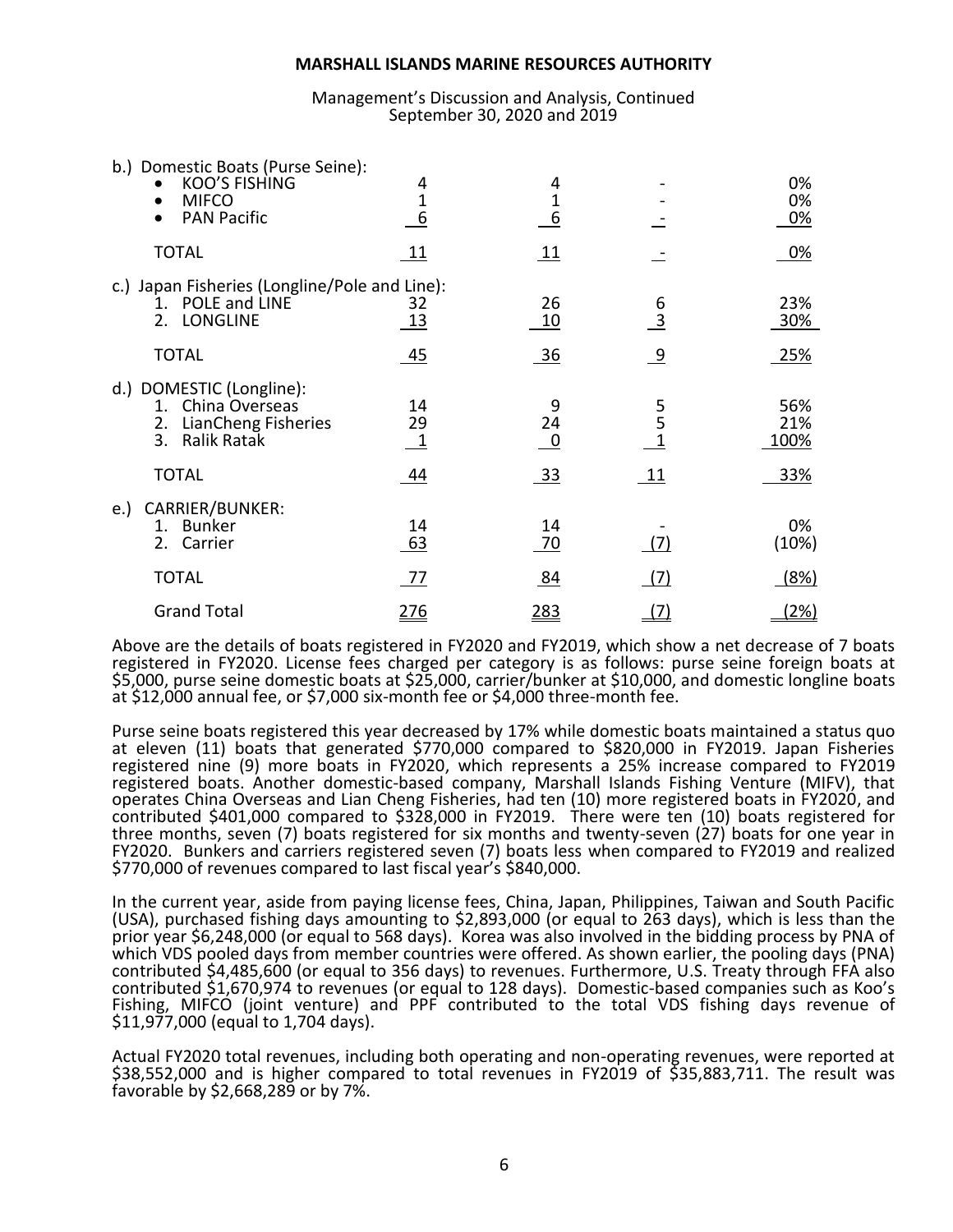Management's Discussion and Analysis, Continued September 30, 2020 and 2019

| EXPENSE:                  | 2020        | 2019        | Change    | 2018        |
|---------------------------|-------------|-------------|-----------|-------------|
| <b>Operating Expenses</b> | \$5,707,367 | \$4,882,750 | S 824,617 | \$4,030,989 |

Operating expenses increased by 17%. Please see below details of the increase/(decrease) in expense categories:

|                        |   |           |   |           |   | S Change   | % Change   |   |           |
|------------------------|---|-----------|---|-----------|---|------------|------------|---|-----------|
|                        |   | 2020      |   | 2019      |   | 2020-2019  | 2020-2019  |   | 2018      |
| Expenses:              |   |           |   |           |   |            |            |   |           |
| Salaries and wages     | S | 2,202,099 | S | 2,069,591 | S | 132,508    | 6.4%       | Ş | 1,905,768 |
| Depreciation           |   | 572,596   |   | 343,414   |   | 229,182    | 66.7%      |   | 160,414   |
| Boarding/observer fees |   | 178,878   |   | 316,273   |   | (137, 395) | (43.4)%    |   | 340,825   |
| <b>Training</b>        |   | 346,366   |   | 307,364   |   | 39,002     | 12.7%      |   | 163,779   |
| Rent                   |   | 309,689   |   | 292,723   |   | 16,966     | 5.8%       |   | 65,844    |
| Membership dues        |   | 232,716   |   | 269,401   |   | (36,685)   | $(13.6)\%$ |   | 286,978   |
| Professional fees      |   | 497,615   |   | 200.219   |   | 297,396    | 148.5%     |   | 96,122    |
| Claims                 |   | 204,001   |   |           |   | 204,001    |            |   |           |
| Other                  |   | 1,163,407 |   | 1,083,765 |   | 79,642     | 7.3%       |   | 1,011,259 |
|                        |   | 5,707,367 |   | 4,882,750 |   | 824,617    | 16.9%      |   | 4,030,989 |

A graphical comparison of MIMRA's operating expenses for 2020, 2019 and 2018 follows:

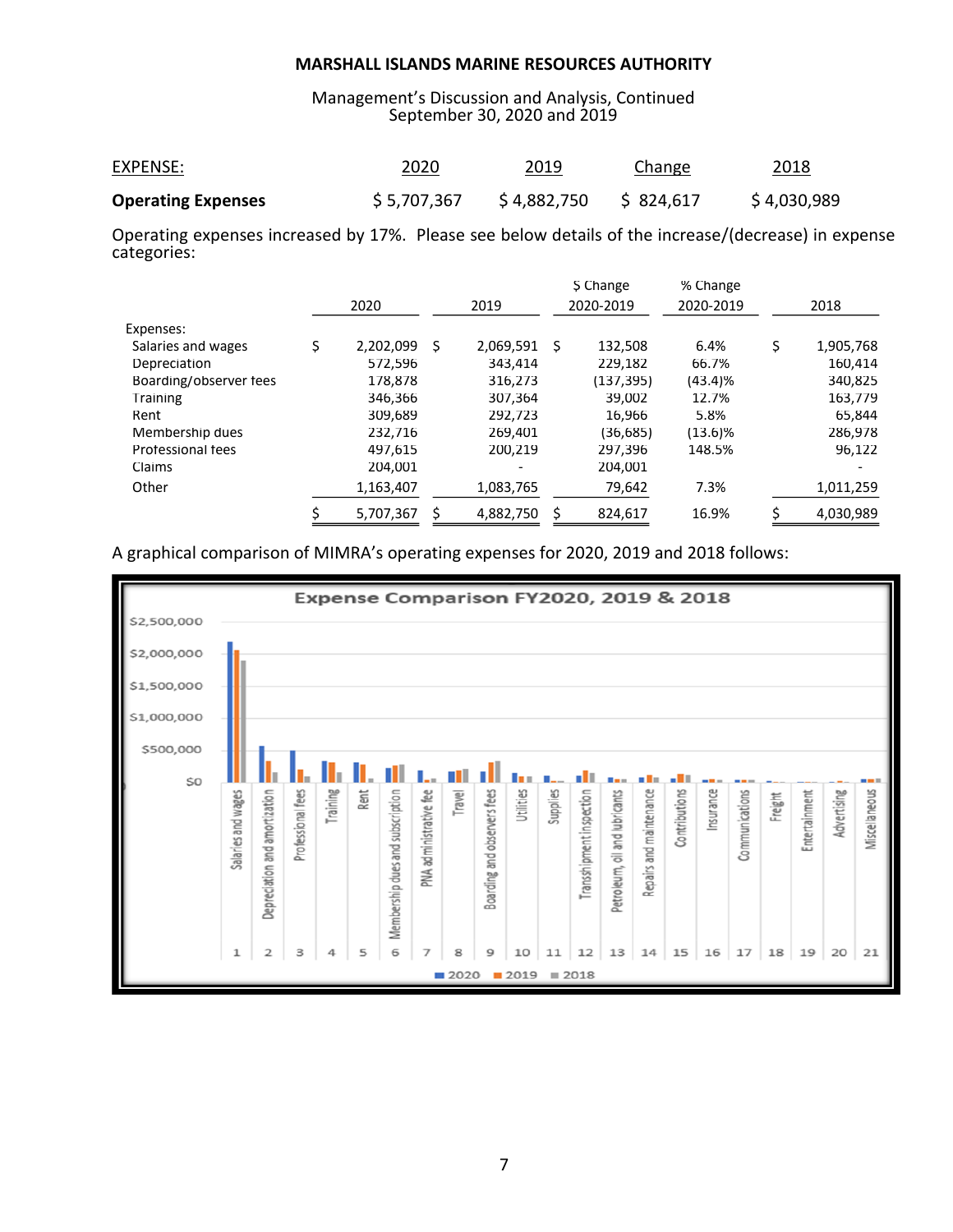Management's Discussion and Analysis, Continued September 30, 2020 and 2019

In FY2020, total operating expense increased by 17% compared with the previous year. Of total operating expense, \$1,392,640 pertains to FY2020 projects expense funded by World Bank (WB) grants, compared with \$167,479 in FY2019, including expenses for the Rei-Maanlok project as well as operational expenses including boat charter, travel (overseas and domestic), consultancy fees, meetings, conference and training. Thus, net expenses for MIMRA's operations pertaining to non-WB grants were \$4,314,727, which is lower compared to FY2019 expenses of \$4,715,271 by \$400,544. Among operating expenses, the following have increased during the current year compared with prior year: salaries and wages (increased by 6%), depreciation and amortization (increased by 67%), training and research (increased by 12%), rent (increased by 6%), professional fees (increased by 149%), utilities (increased by 51%), petroleum, oil and lubricants (increased by 50%), PNA administrative fee (increased by 312%), supplies (increased by 209%), freight (increased by 70%) and entertainment (increased by 42%), while other expenses decreased during the current year compared with prior year: boarding and observers fees (decreased by 43%), membership dues and subscription (decreased by 14%), transshipment inspection (decreased by 46%), travel (decreased by 5%), contributions (decreased by 44%), repairs and maintenance (decreased by 32%), insurance (decreased by 19%), communications (decreased by 1%), advertising (decreased by 62%) and miscellaneous expenses (decreased by 6%).

Total contributions to RepMar in FY2020 amounted to \$31,300,000, which is an increase from FY2019 by \$2,158,872 (an increase of 7%). This increase in contributions to RepMar contributed to a decrease in MIMRA's change in net position from \$1,859,833 in FY2019 to \$998,067 in FY2020 representing a decrease of \$861,766 or 46% year on year.

MIMRA's financial condition as shown by the change in net position at end of the year shows an overall increase of 3% compared to FY2019.

# **Fund Analysis**

At the end of FY2020, MIMRA's combined funds (cash and time certificates of deposit) amounted to \$18,991,417, which was lower by 22% compared to \$24,458,060 at the end of FY2019. The decrease can be attributed to a decrease in collections from the domestic-based fishing companies and to the decrease in fishing day prices. The contributions to RepMar increased by \$2,158,872 (or 7%) from \$29,141,128 in FY2019 to \$31,300,000 in FY2020. This increase, together with the increase in operating expenses, contributed to the decrease of the overall fund balance of MIMRA during the current year. Equity earnings from the joint venture decreased by 273% in FY2020 compared to FY2019. Total grants received in FY2020 of \$3,200,759 (WB Grant \$3,140,819, The Nature Conservancy [TNC] Grant of \$10,000 and Chinese Taipei Grant \$49,940) increased by \$2,462,930 compared to \$737,829 (WB Grant \$582,829 and TNC Grant \$155,000) in FY2019. Interest income amounted to \$151,959 in FY2020, which decreased by 37% compared to the \$242,962 in FY2019, also affected by the overall decrease in fund balances of MIMRA in FY2020.

# **Budget Variances**

Overall, FY2020 total revenues of \$38,552,000 (both operating and non-operating) exceeded estimated revenues by \$4,105,500. The budget was set at \$34,446,500. This is a favorable outcome in the current year wherein FY2020 operating revenues of \$\$35,199,282 increased by 2% compared to FY2019 operating revenues of \$34,597,266 (or \$784,766 favorable result against the FY2019 budget of \$33,812,500). Actual total expenses in FY2020, including the contributions to RepMar, amounted to \$37,349,932, which is an increase of \$3,326,054 compared to \$34,023,878 in FY2019.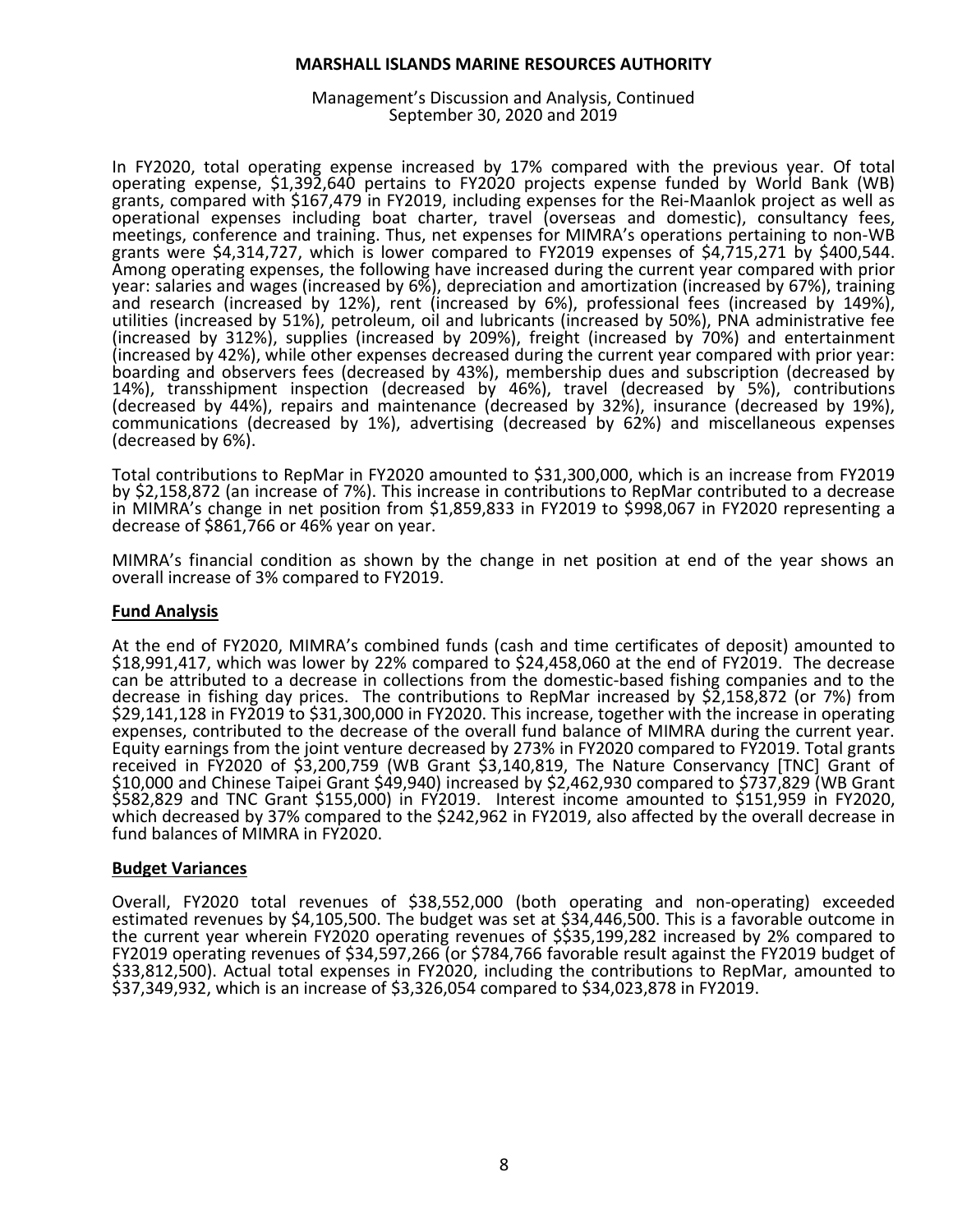#### Management's Discussion and Analysis, Continued September 30, 2020 and 2019

# **Capital Assets**

At the end of FY2020, MIMRA has a net investment in capital assets of \$5,413,423 compared to \$4,201,373 in FY2019 resulting in an overall 29% or \$1,212,050 increase. The table below presents a summary of MIMRA's capital assets as follows**:**

|                               |   | 2020        |   | 2019        |   | S Change<br>2020-2019 | % Change<br>2020-2019 |   | 2018       |
|-------------------------------|---|-------------|---|-------------|---|-----------------------|-----------------------|---|------------|
| Buildings and improvements    | S | 3,516,170   | S | 3,408,609   | S | 107,561               | 3.2%                  | Ş | 210,874    |
| Equipment improvements        |   | 109,270     |   | 109,270     |   |                       | 0.0%                  |   | 109,270    |
| <b>Vehicles</b>               |   | 370,114     |   | 371,264     |   | (1, 150)              | $(0.3)$ %             |   | 374,764    |
| Equipment                     |   | 2,367,475   |   | 1,211,416   |   | 1,156,059             | 95.4%                 |   | 691,046    |
| <b>Furniture and fixtures</b> |   | 67,682      |   | 66,171      |   | 1,511                 | 2.3%                  |   | 43,218     |
| Motorboats                    |   | 421,557     |   | 163,912     |   | 257,645               | 157.2%                |   | 163,912    |
|                               |   | 6,852,268   |   | 5,330,642   |   | 1,521,626             | 28.5%                 |   | 1,593,084  |
| Accumulated depreciation      |   | (1,438,845) |   | (1,129,269) |   | (309, 576)            | 27.4%                 |   | (966, 206) |
|                               |   | 5,413,423   |   | 4,201,373   |   | 1,212,050             | 28.8%                 |   | 626,878    |
| Construction in progress      |   |             |   |             |   |                       |                       |   | 3,215,900  |
|                               |   | 5,413,423   |   | 4,201,373   | ς | 1,212,050             | 28.8%                 |   | 3,842,778  |

During the year ended September 30, 2020, MIMRA purchased a building and equipment from Aquaculture Technologies of the Marshall Islands (ATMI). In addition, numerous project equipment was acquired by MIMRA under World Bank programs financed by the International Development Association and the Global Environment Facility.

For additional information concerning capital assets, please see note 5 to the financial statements.

# **Economic Factors and Next Year Budgets and Rates**

The FY2021 budget has been formulated and approved by the MIMRA Board. Projected revenues, both operating and non-operating, are \$34,082,724 breakeven with the projected expenses including contributions to RepMar. Projected expenses are detailed as follows: \$26,000,000 for contribution to the RMI General Fund and \$1,853,168 for Administrative, \$921,188 for Coastal, \$1,180,465 for Oceanic, \$781,128 for PPS, \$100,000 for Protected Area Network, \$50,000 for FAD, \$197,275 for Competent Authority and \$100,000 for Aquaculture operating and capital expenditures. There is also a supplemental budget amounting to \$2,899,500 that was approved and shall be used for the MIMRA headquarters extension for Competent Authority laboratory/offices, and for the renovation of different outer-island fish markets. Travel expenses, both international and domestic, will depend on how such are funded; however, for unfunded trips, MIMRA will shoulder the cost. Some domestic travel is covered by grants that were approved and released to MIMRA in previous years that will be utilized in FY2021. WB Project has extended its term for another year and it is moving toward its completion in FY2021.

The Marshall Islands still has the highest fuel prices in the Micronesian region, which averaged \$5.50 per gallon during the current year and were reflective of the 15% increase in on-island pump prices. Commodity costs in the islands continue to increase compared to that in previous years, including the cost of utilities. MIMRA's cost saving and conservation measures adopted in FY2011 are still adopted in the formulation of the FY2021 budget. Some positions are still to be filled; thus, a budget for new hires is also provided.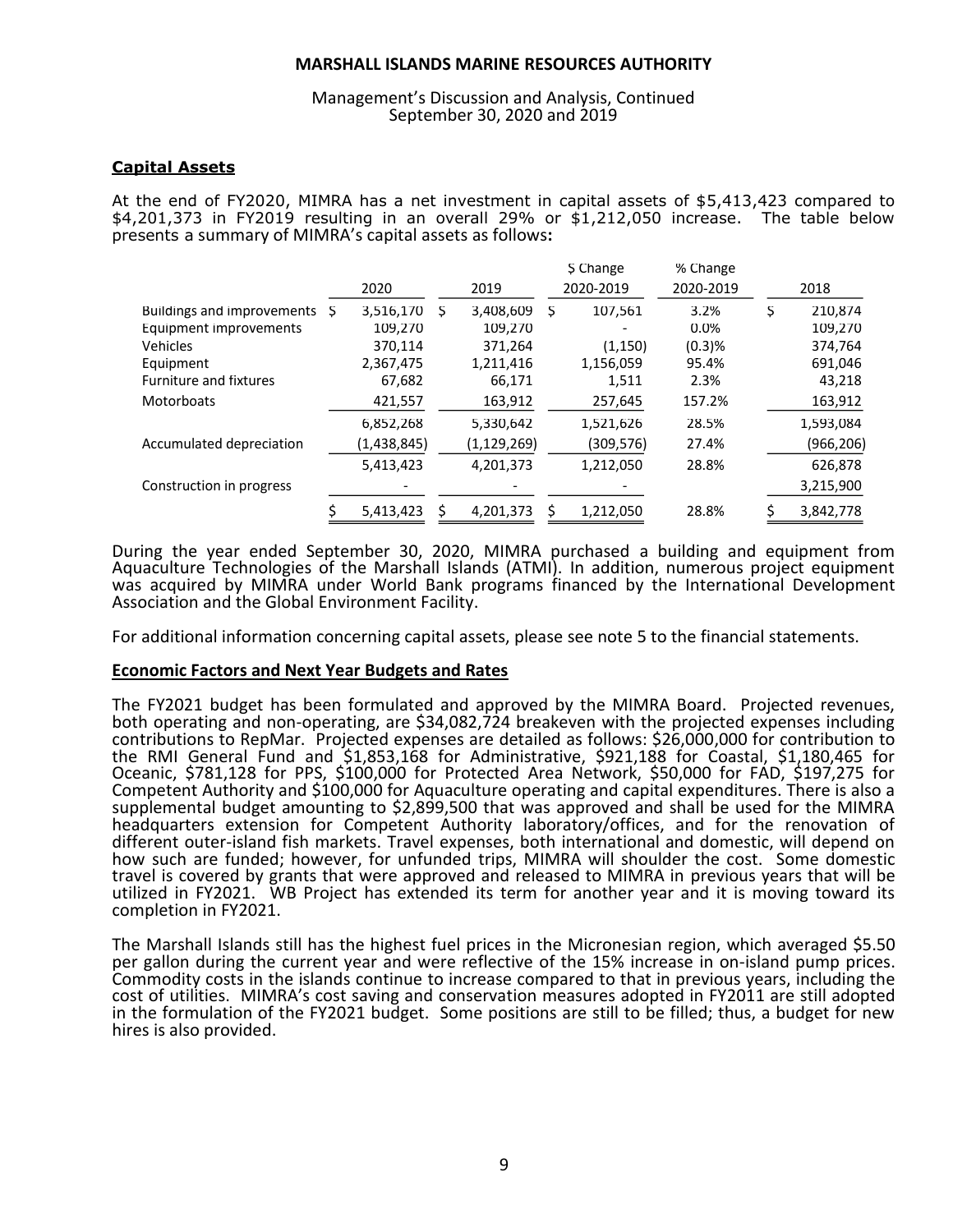Management's Discussion and Analysis, Continued September 30, 2020 and 2019

Climate change is a continuing factor that would affect MIMRA's revenue generation, FAD closure is also an aspect that affects MIMRA revenue collections, especially transshipment revenue. FAD closure means fewer boats berthing in Majuro. Bilateral agreements between MIMRA and other countries, including Japan, China, Taiwan, PNG and Philippines, were signed with matching Fishing Days incorporated therein as part of the agreements. Korea did not register the members' vessels under the Korea Fishing Association as practiced, but instead, the members registered their vessels as individual companies and preferred to be in the VDS pooling. The companies also signed an agreement with MIMRA. These will boost revenue generation by MIMRA for FY2021.

The COVID-19 pandemic has affected MIMRA's revenues when RepMar Government has decided to regulate the arrival of boats berthing the Marshall Islands. Transshipment activities continue to decline from last year's operation of at least 41%. However, the RMI National Disaster Committee's lifting of the 14-day quarantine requirement for incoming purse seiners at the start of May is seeing to have positive impact in MIMRA's revenue generation. There are still no observer activities to this date, since April 2020 when activities were suspended. During the formulation of Budget FY2021, MIMRA has anticipated to generate income of \$750,000 from US Treaty through FFA, however, this did not materialize. Furthermore, as of August 16, 2021, MIMRA has unsold 35 VDS fishing days which is equivalent to \$385,000 (at \$11,000 per day). If the pandemic continues and if MIMRA will not able to sell the remaining days, then MIMRA FY2021 budget will have to be re-constructed.

# **Contacting MIMRA's financial management**

This financial report is designed to provide our beneficiaries and others a general overview of MIMRA's finances and to demonstrate its accountability for the money it collects. If you have questions about this report or need additional financial information, contact the Administrator, P.O. Box 175, Majuro, MH 96960 or via our website [mimra.com.](mailto:mimra.@ntamar.net)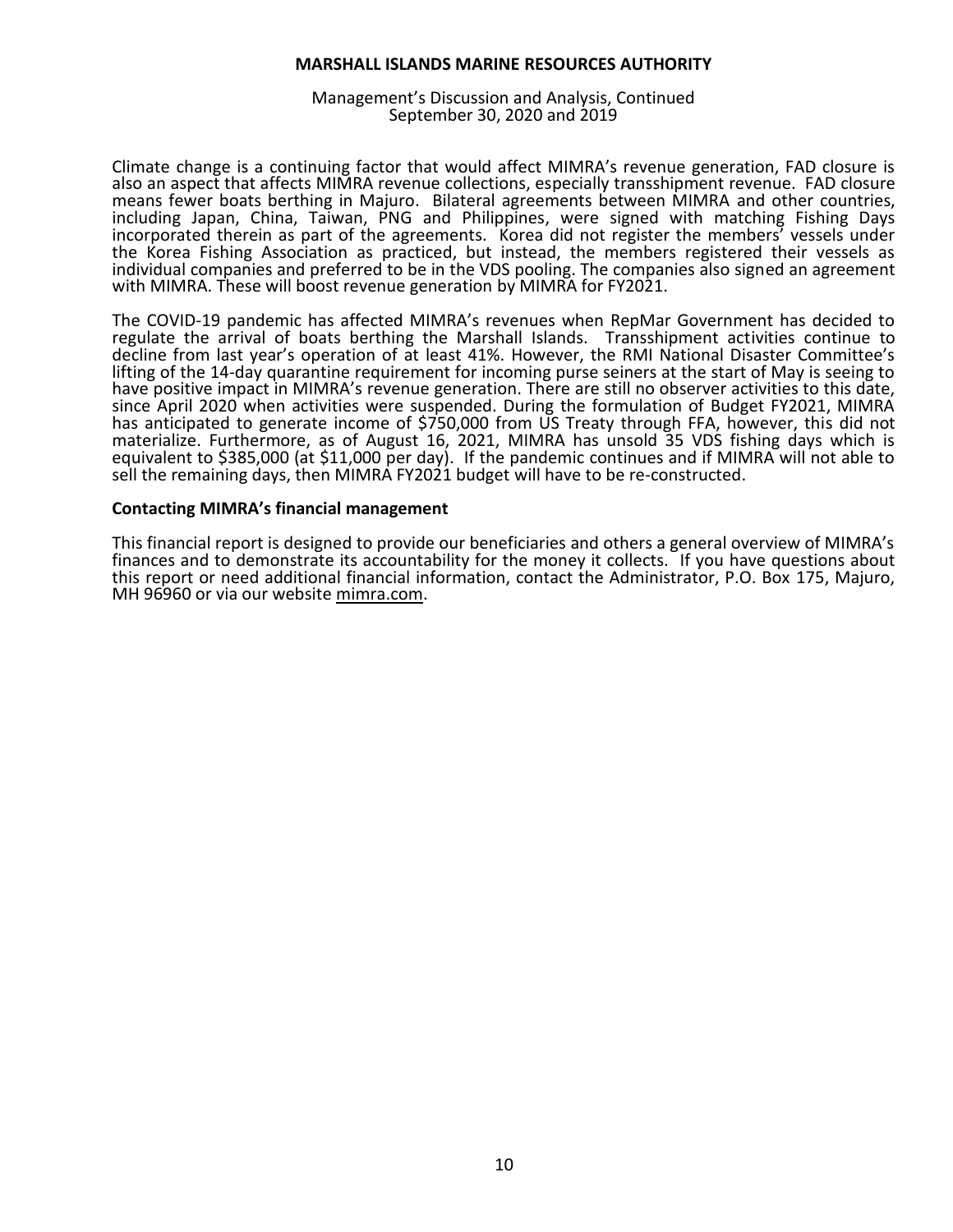#### Statements of Net Position September 30, 2020 and 2019

|                                                                                                                                 | 2020                                           | 2019                                           |
|---------------------------------------------------------------------------------------------------------------------------------|------------------------------------------------|------------------------------------------------|
| <b>ASSETS</b>                                                                                                                   |                                                |                                                |
| Current assets:                                                                                                                 |                                                |                                                |
| Cash                                                                                                                            | \$<br>4,972,933                                | \$<br>3,227,987                                |
| Time certificates of deposit                                                                                                    | 14,018,484                                     | 21,230,073                                     |
| Receivables:<br>Affiliates<br>Trade<br>Due from PNA Office<br>Due from World Bank                                               | 718,907<br>1,483,138<br>7,048,506<br>322,573   | 703,807<br>1,514,694<br>1,284,566              |
| <b>Accrued interest</b>                                                                                                         | 64,628                                         | 84,900                                         |
| Other                                                                                                                           | 93,567                                         | 124,546                                        |
| Less allowance for doubtful accounts                                                                                            | 9,731,319<br>(1,067,391)                       | 3,712,513<br>(1,067,391)                       |
|                                                                                                                                 | 8,663,928                                      | 2,645,122                                      |
| Prepayments                                                                                                                     | 121,314                                        |                                                |
| Total current assets                                                                                                            | 27,776,659                                     | 27,103,182                                     |
| Capital assets, net of accumulated depreciation                                                                                 | 5,413,423                                      | 4,201,373                                      |
| Investment in joint venture                                                                                                     | 4,696,089                                      | 5,222,356                                      |
|                                                                                                                                 | 10,109,512                                     | 9,423,729                                      |
|                                                                                                                                 | \$<br>37,886,171                               | \$<br>36,526,911                               |
| LIABILITIES AND NET POSITION                                                                                                    |                                                |                                                |
| <b>Current liabilities:</b><br>Accounts payable<br>Contracts payable<br>Payable to affiliates<br>Other liabilities and accruals | \$<br>387,671<br>157,633<br>262,577<br>399,732 | \$<br>174,079<br>157,633<br>332,041<br>182,667 |
| <b>Total liabilities</b>                                                                                                        | 1,207,613                                      | 846,420                                        |
| Commitments and contingencies<br>Net position:                                                                                  |                                                |                                                |
| Net investment in capital assets<br>Restricted<br>Unrestricted                                                                  | 5,413,423<br>991,623<br>30,273,512             | 4,201,373<br>430,995<br>31,048,123             |
| Total net position                                                                                                              | 36,678,558                                     | 35,680,491                                     |
|                                                                                                                                 | \$<br>37,886,171                               | \$<br>36,526,911                               |

See accompanying notes to financial statements.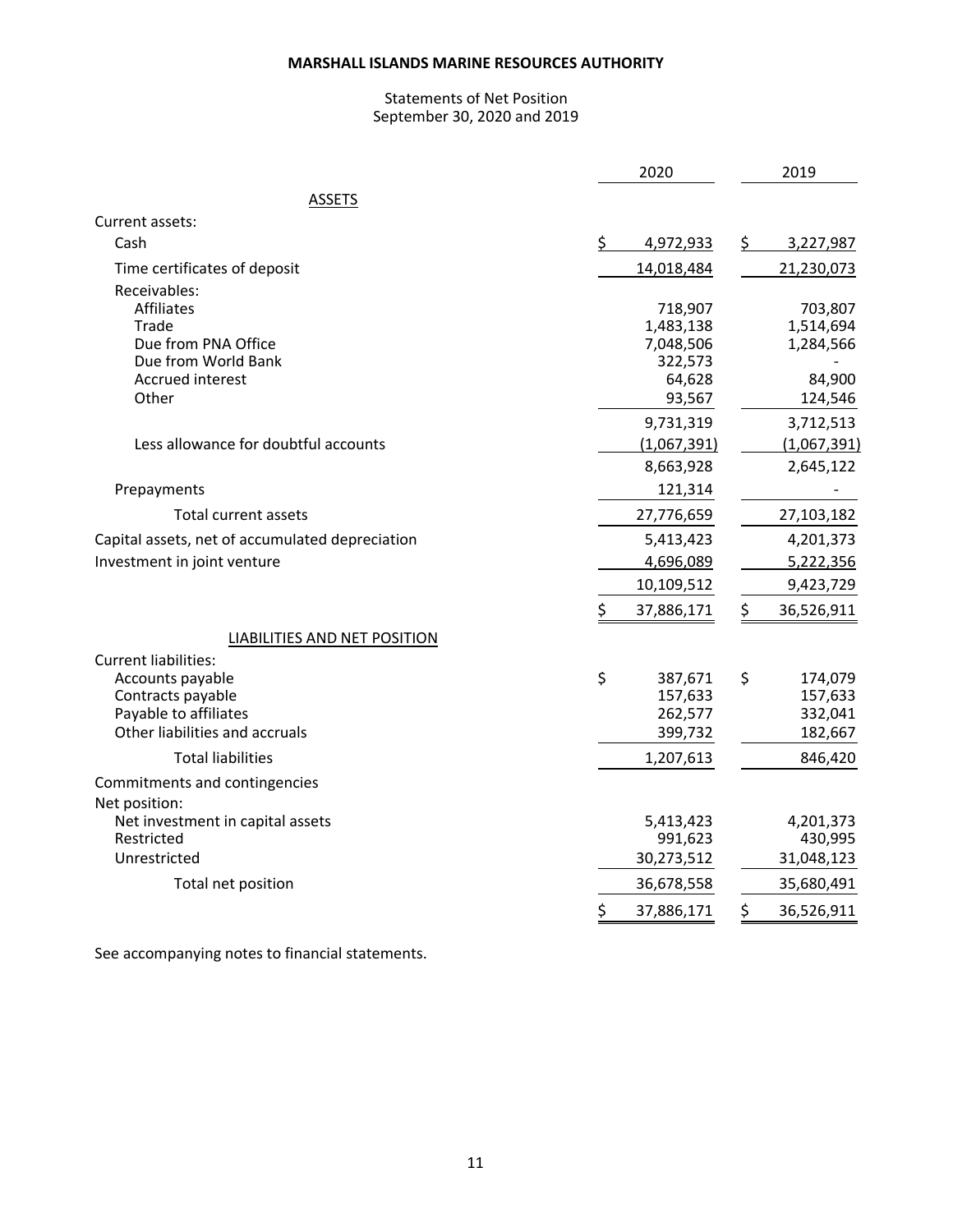#### Statements of Revenues, Expenses and Changes in Net Position Years Ended September 30, 2020 and 2019

| 2020                                                                                                                                                                                                                                                                                                                                                                                                                                                                                                |             |                                                                                                                                                                                                                                         | 2019 |                                                                                                                                                                                                                             |
|-----------------------------------------------------------------------------------------------------------------------------------------------------------------------------------------------------------------------------------------------------------------------------------------------------------------------------------------------------------------------------------------------------------------------------------------------------------------------------------------------------|-------------|-----------------------------------------------------------------------------------------------------------------------------------------------------------------------------------------------------------------------------------------|------|-----------------------------------------------------------------------------------------------------------------------------------------------------------------------------------------------------------------------------|
| Operating revenues:<br><b>Vessel Day Scheme</b><br>Fishing rights<br>Licensing and registration fees<br>Observer fees<br><b>Transshipment fees</b><br>Fishing violation fines<br>Other                                                                                                                                                                                                                                                                                                              | $\varsigma$ | 28,112,074<br>3,579,787<br>2,300,800<br>660,594<br>319,000<br>100,000<br>127,584                                                                                                                                                        | \$.  | 28,143,896<br>2,314,357<br>2,573,000<br>766,760<br>538,000<br>200,000<br>73,253                                                                                                                                             |
| Total operating revenues                                                                                                                                                                                                                                                                                                                                                                                                                                                                            |             | 35,199,839                                                                                                                                                                                                                              |      | 34,609,266                                                                                                                                                                                                                  |
| Bad debts expense                                                                                                                                                                                                                                                                                                                                                                                                                                                                                   |             | (557)                                                                                                                                                                                                                                   |      | (12,000)                                                                                                                                                                                                                    |
| Total net operating revenues                                                                                                                                                                                                                                                                                                                                                                                                                                                                        |             | 35,199,282                                                                                                                                                                                                                              |      | 34,597,266                                                                                                                                                                                                                  |
| Operating expenses:<br>Salaries and wages<br>Depreciation and amortization<br>Professional fees<br>Training and research<br>Rent<br>Membership dues and subscriptions<br>Claims<br>PNA administrative fee<br><b>Travel</b><br>Boarding and observer fees<br><b>Utilities</b><br><b>Supplies</b><br>Transshipment inspection<br>Petroleum, oil and lubricants<br>Repairs and maintenance<br>Contributions<br>Insurance<br>Communications<br>Freight<br>Entertainment<br>Advertising<br>Miscellaneous |             | 2,202,099<br>572,596<br>497,615<br>345,366<br>309,689<br>232,716<br>204,001<br>186,956<br>182,515<br>178,878<br>150,380<br>106,946<br>104,800<br>81,232<br>79,598<br>73,370<br>48,052<br>36,506<br>28,170<br>18,903<br>12,686<br>54,293 |      | 2,069,591<br>343,414<br>200,219<br>307,364<br>292,723<br>269,401<br>45,354<br>191,427<br>316,273<br>99,516<br>34,556<br>192,400<br>54,201<br>117,055<br>131,748<br>59,653<br>36,959<br>16,580<br>13,300<br>33,205<br>57,811 |
| Total operating expenses                                                                                                                                                                                                                                                                                                                                                                                                                                                                            |             | 5,707,367                                                                                                                                                                                                                               |      | 4,882,750                                                                                                                                                                                                                   |
| Operating income<br>Nonoperating revenues (expenses):<br>Equity in earnings (loss) of joint venture<br>World Bank grants<br>Nature Conservancy grant<br>Chinese Taipei grant<br>Interest income<br>Gain (loss) on asset disposal<br>Contributions to RepMar                                                                                                                                                                                                                                         |             | 29,491,915<br>(526, 267)<br>3,140,819<br>10,000<br>49,940<br>151,959<br>(20, 299)<br>(31,300,000)                                                                                                                                       |      | 29,714,516<br>304,654<br>582,829<br>155,000<br>242,962<br>1,000<br>(29,141,128)                                                                                                                                             |
| Total nonoperating revenues (expenses), net                                                                                                                                                                                                                                                                                                                                                                                                                                                         |             | (28, 493, 848)                                                                                                                                                                                                                          |      | (27, 854, 683)                                                                                                                                                                                                              |
| Change in net position                                                                                                                                                                                                                                                                                                                                                                                                                                                                              |             | 998,067                                                                                                                                                                                                                                 |      | 1,859,833                                                                                                                                                                                                                   |
| Net position at beginning of year                                                                                                                                                                                                                                                                                                                                                                                                                                                                   |             | 35,680,491                                                                                                                                                                                                                              |      | 33,820,658                                                                                                                                                                                                                  |
| Net position at end of year                                                                                                                                                                                                                                                                                                                                                                                                                                                                         | \$          | 36,678,558                                                                                                                                                                                                                              | \$   | 35,680,491                                                                                                                                                                                                                  |

See accompanying notes to financial statements. 12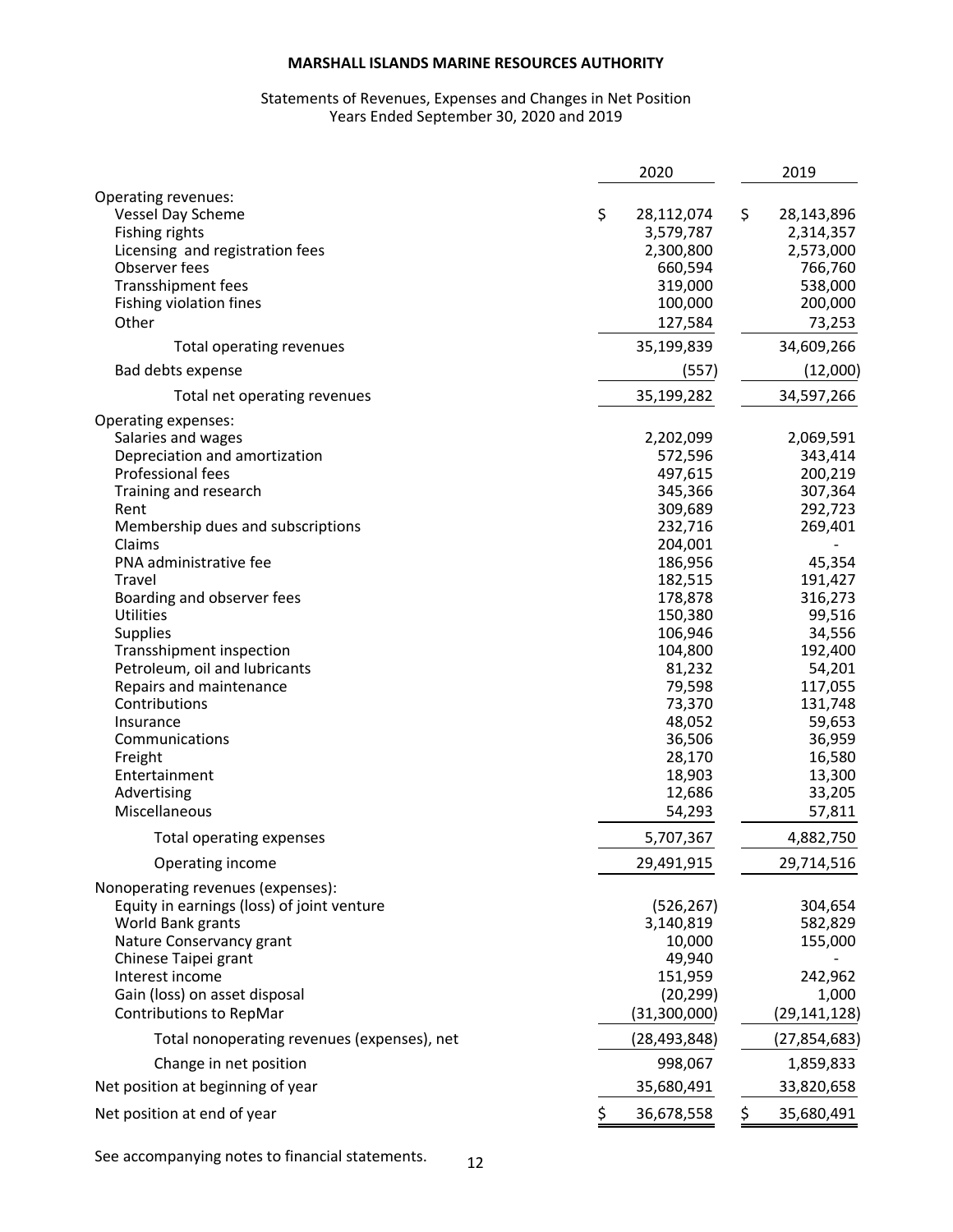#### Statements of Cash Flows Years Ended September 30, 2020 and 2019

|                                                                                                                                                                       |             | 2020                                                       |     | 2019                                     |
|-----------------------------------------------------------------------------------------------------------------------------------------------------------------------|-------------|------------------------------------------------------------|-----|------------------------------------------|
| Cash flows from operating activities:<br>Cash received from customers<br>Cash payments to suppliers for goods and services<br>Cash payments to employees for services | $\varsigma$ | 29,361,464<br>(2,582,012)<br>(2, 191, 567)                 | \$. | 39,205,589<br>(2,549,328)<br>(2,046,629) |
| Net cash provided by operating activities                                                                                                                             |             | 24,587,885                                                 |     | 34,609,632                               |
| Cash flows from noncapital financing activities:<br>Operating grants received<br>Payments made to RepMar                                                              |             | 2,878,186<br>(31, 300, 000)                                |     | 737,829<br>(29, 141, 128)                |
| Net cash used for noncapital financing activities                                                                                                                     |             | (28, 421, 814)                                             |     | (28, 403, 299)                           |
| Cash flows from capital and related financing activities:<br>Acquisition of capital assets<br>Proceeds from sale of capital assets                                    |             | (1,816,395)<br>11,450                                      |     | (702,009)<br>1,000                       |
| Net cash used for capital and related financing activities                                                                                                            |             | (1,804,945)                                                |     | (701,009)                                |
| Cash flows from investing activities:<br>Net (additions to) withdrawal from time certificates of deposit<br>Interest received on time certificates of deposit         |             | 7,211,589<br>172,231                                       |     | (14, 360, 732)<br>242,686                |
| Net cash provided by (used for) investing activities                                                                                                                  |             | 7,383,820                                                  |     | (14, 118, 046)                           |
| Net change in cash                                                                                                                                                    |             | 1,744,946                                                  |     | (8,612,722)                              |
| Cash at beginning of year                                                                                                                                             |             | 3,227,987                                                  |     | 11,840,709                               |
| Cash at end of year                                                                                                                                                   | \$          | 4,972,933                                                  | \$  | 3,227,987                                |
| Reconciliation of operating income to net cash provided<br>by operating activities:<br>Operating income<br>Adjustments to reconcile operating income to net cash      | \$          | 29,491,915                                                 | \$  | 29,714,516                               |
| provided by operating activities:<br>Depreciation and amortization<br>Bad debts expense<br>(Increase) decrease in assets:                                             |             | 572,596<br>557                                             |     | 343,414<br>12,000                        |
| Receivables:<br>Affiliates<br>Trade<br>Due from PNA Office<br>Other<br>Prepayments                                                                                    |             | (15, 100)<br>30,999<br>(5,763,940)<br>30,979<br>(121, 314) |     | 600<br>65,251<br>4,520,222<br>10,250     |
| Increase (decrease) in liabilities:<br>Accounts payable<br>Payable to affiliates<br>Other liabilities and accruals                                                    |             | 213,592<br>(69, 464)<br>217,065                            |     | (140, 262)<br>60,472<br>23,169           |
| Net cash provided by operating activities                                                                                                                             | \$          | 24,587,885                                                 | \$  | 34,609,632                               |
| Summary of noncash financing activities:<br>Income from equity share investment:<br>Increase (decrease) in investment in joint venture                                | \$          | 526,267                                                    | \$  | (304, 654)                               |
| Equity (loss) in earnings of joint venture                                                                                                                            |             | (526, 267)                                                 |     | 304,654                                  |
|                                                                                                                                                                       | \$          |                                                            | \$  |                                          |

See accompanying notes to financial statements.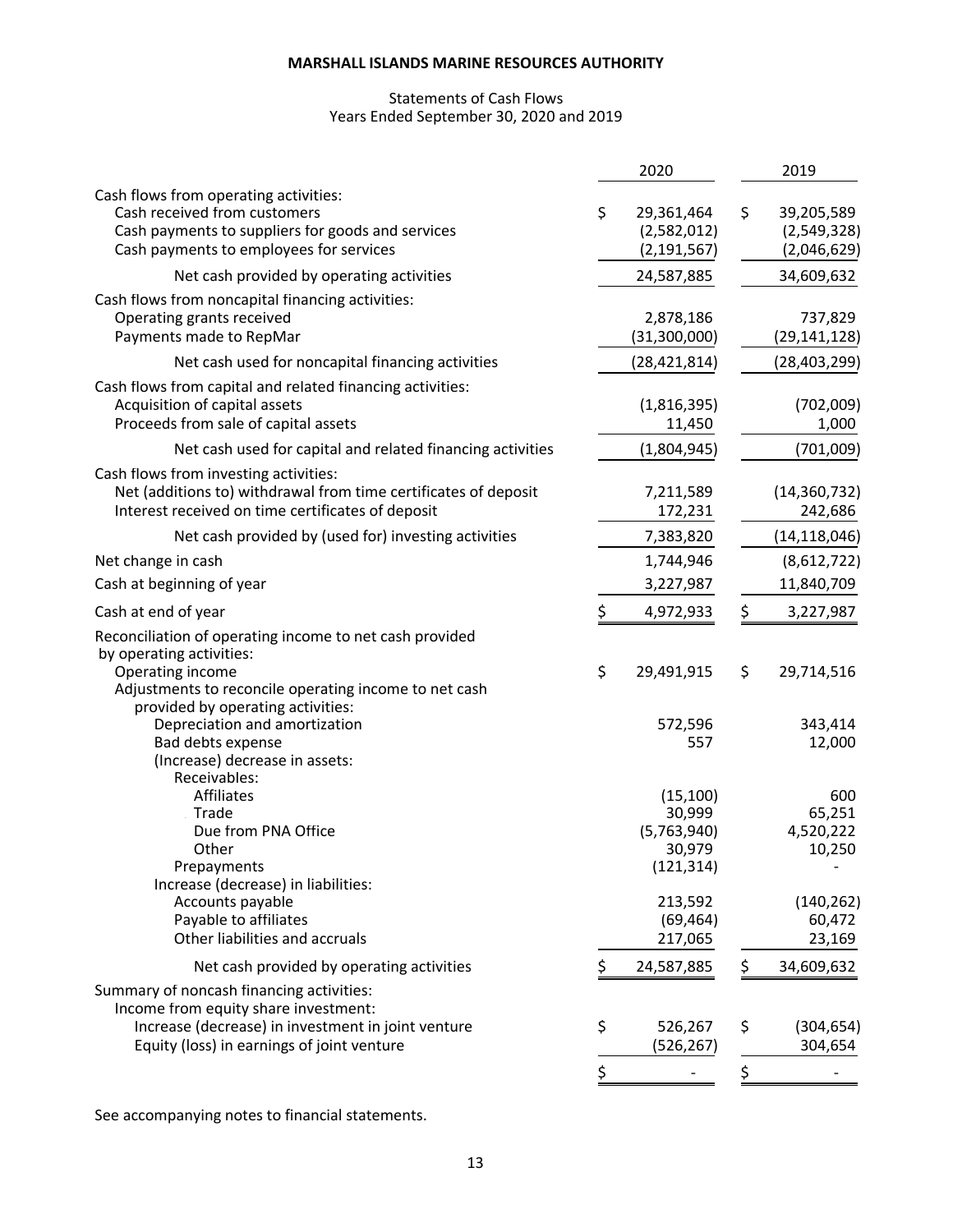Notes to Financial Statements September 30, 2020 and 2019

# (1) Organization

The Marshall Islands Marine Resources Authority (MIMRA), a component unit of the Republic of the Marshall Islands (RepMar), was created under Public Law 1997-60, the Marshall Islands Marine Resources Act of 1997. This legislation repealed Public Law 1988-12, the Marshall Islands Marine Resources Authority Act, 1988, and transferred all assets, liabilities, rights and obligations of the former Marshall Islands Marine Resources Authority (established under Public Law 1988- 12) to MIMRA, effective October 2, 1997. MIMRA's principal line of business is to facilitate the sustainable and responsible use of the marine resources in the Marshall Islands. Access to the fishery waters of the Marshall Islands, including transshipment related activities, is granted by MIMRA to foreign and domestic-based fishing vessels through an access agreement, for which certain fees and licenses are levied.

MIMRA is governed by a seven-member Board of Directors, including three members consisting of the Minister of Natural Resources and Commerce, the Secretary of Foreign Affairs and Trade, and the Secretary of Internal Affairs, and other four members appointed by the President of RepMar.

MIMRA's financial statements are incorporated into the financial statements of RepMar as a component unit.

#### (2) Summary of Significant Accounting Policies

GASB Statement No. 34, *Basic Financial Statements - and Management's Discussion and Analysis - for State and Local Governments*, amended by GASB Statement No. 37, *Basic Financial Statements-and Management's Discussion and Analysis-for State and Local Governments: Omnibus*, GASB Statement No. 38, *Certain Financial Statement Note Disclosures*, and GASB Statement No. 61, *The Financial Reporting Entity: Omnibus – an amendment of GASB Statements No. 14 and No. 34*, establish financial reporting standards for governmental entities which require that management's discussion and analysis of the financial activities be included with the basic financial statements and notes and modifies certain other financial statement disclosure requirements.

To conform to the requirements of GASB Statement No. 34, equity is presented in the following net position categories:

- Net investment in capital assets capital assets, net of accumulated depreciation, plus construction or improvement of those assets.
- Restricted nonexpendable net position subject to externally imposed stipulations that requires MIMRA to maintain such permanently. At September 30, 2020 and 2019, MIMRA does not have nonexpendable net position. Expendable net position whose use by MIMRA is subject to externally imposed stipulations that can be fulfilled by actions of MIMRA pursuant to those stipulations or that expire by the passage of time. At September 30, 2020 and 2019, MIMRA has expendable net position as follows:

|                                                                                                                                                                                                                         | 2020                                            | 2019                                    |
|-------------------------------------------------------------------------------------------------------------------------------------------------------------------------------------------------------------------------|-------------------------------------------------|-----------------------------------------|
| World Bank (International Development Association)<br>The Nature Conservancy (tuna fisheries improvement)<br>Chinese Taipei Trust Fund<br>World Bank (Global Environment Facility)<br>The Nature Conservancy (Tuna Co.) | \$809,027<br>108,224<br>47,768<br>26,274<br>330 | \$262,676<br>150,000<br>13,319<br>5,000 |
|                                                                                                                                                                                                                         | \$991,623                                       | \$430,995                               |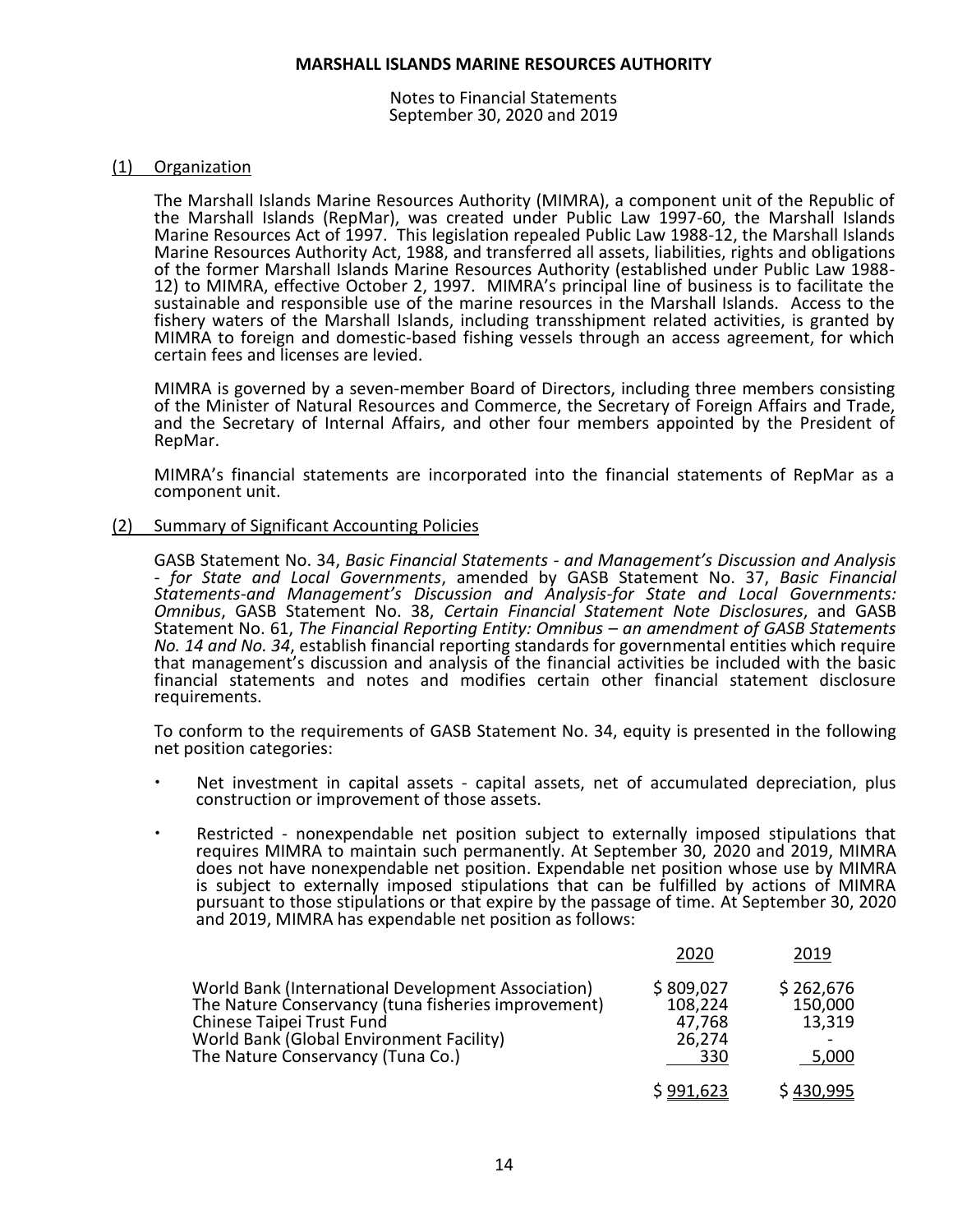Notes to Financial Statements September 30, 2020 and 2019

#### (2) Summary of Significant Accounting Policies, Continued

 Unrestricted - net position that is not subject to externally imposed stipulations. Unrestricted net position may be designated for specific purposes by action of management or the Board of Directors or may otherwise be limited by contractual agreements with outside parties.

#### Basis of Accounting

Proprietary funds are accounted for on a flow of economic resources measurement focus. With this measurement focus, all assets and deferred outflows of resources, and liabilities and deferred inflows of resources associated with the operation of the fund are included in the statements of net position. Proprietary fund operating statements present increases and decreases in net position. The accrual basis of accounting is utilized by proprietary funds. Under this method, revenues are recorded when earned and expenses are recorded at the time liabilities are incurred. MIMRA considers operating revenues to include activities that have the characteristics of exchange transactions, such as (1) fishing rights, Vessel Day Scheme revenues, licensing, transshipment, and other fees, and (2) other local revenues. Revenues and expenses related to other activities are considered to be nonoperating.

#### Cash and Time Certificates of Deposit

Custodial credit risk is the risk that in the event of a bank failure, MIMRA's deposits may not be Such deposits are not covered by depository insurance and are either uncollateralized or collateralized with securities held by the pledging financial institution or held by the pledging financial institution but not in the depositor-government's name. MIMRA does not have a deposit policy for custodial credit risk.

For purposes of the statements of net position and cash flows, cash is defined as cash on hand and cash held in demand accounts. Deposits maintained in time certificates of deposit with original maturity dates greater than ninety days are separately classified. As of September 30, 2020 and 2019, the carrying amount of cash and time certificates of deposit were \$18,991,417 and \$24,458,060, respectively, and the corresponding bank balances were \$19,028,501 and \$24,546,783, respectively. Of the bank balances, \$3,608,576 and \$2,161,356, respectively, were maintained in a financial institution subject to Federal Deposit Insurance Corporation (FDIC) insurance. The remaining amounts of \$15,419,925 and \$22,385,427, respectively, were maintained in a financial institution not subject to depository insurance. As of September 30, 2020 and 2019, bank deposits in the amount of \$250,000 were FDIC insured. MIMRA does not require collateralization of its cash deposits; therefore, deposit levels in excess of FDIC insurance coverage are uncollateralized. Accordingly, these deposits are exposed to custodial credit risk.

#### Receivables

All receivables are uncollateralized and are due from customers, both governmental agencies and businesses, located within the Republic of the Marshall Islands and the Pacific region, including Japan, Korea and Taiwan. The allowance for doubtful accounts is stated at an amount which management believes will be adequate to absorb possible losses on accounts receivable that may become uncollectible based on evaluation of the collectability of these accounts and prior collection experience. The allowance is established through a provision for losses on accounts receivable charged to expense.

#### Prepayments

Certain payments to vendors or persons for goods and services, primarily related to membership dues and subscriptions, reflect costs applicable to future accounting periods and are recorded as prepayments in the accompanying statements of net position.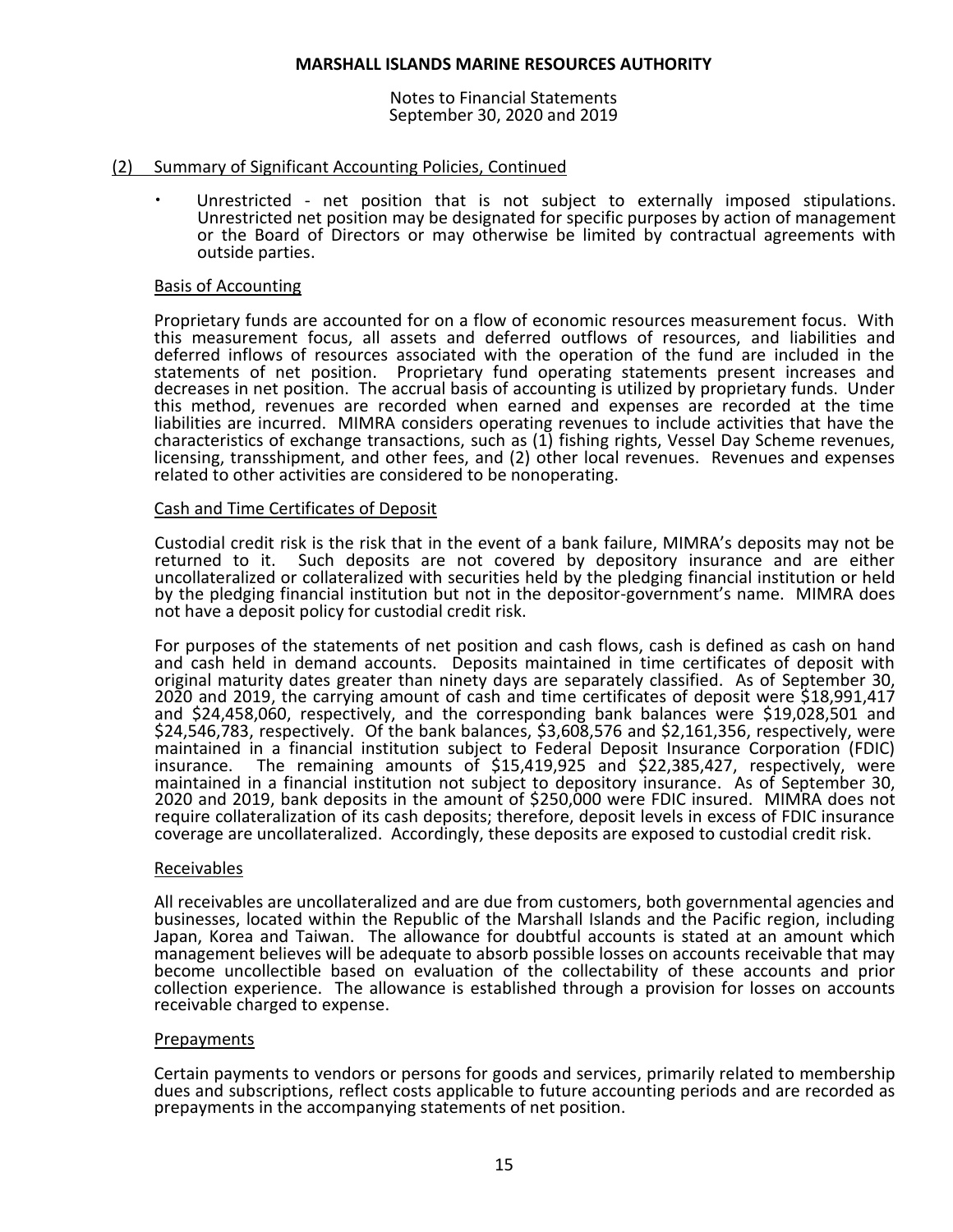Notes to Financial Statements September 30, 2020 and 2019

# (2) Summary of Significant Accounting Policies, Continued

#### Capital Assets

MIMRA has not adopted a formal capitalization policy for capital assets; however, items with a cost that equals or exceeds \$1,000 are generally capitalized. Depreciation is calculated using the straight-line method based on the estimated useful lives of the respective assets as follows:

| <b>Building</b>              | 40 years |
|------------------------------|----------|
| <b>Building improvements</b> | 10 years |
| Equipment improvements       | 10 years |
| Vehicles                     | 3 years  |
| Equipment                    | 4 years  |
| Furniture                    | 4 years  |
| Motor boats                  | 6 years  |

#### Investments

The investment in stock of an affiliate is carried at Net Asset Value (NAV) per share net of an impairment reserve of \$980,000. Investments of 20% or more of the voting stock of a joint venture investee are presumed to give the investor significant influence and are carried using the equity method. Under the equity method, the investor records, as earnings or loss, its proportionate share of the investee's earnings or loss.

#### Deferred Outflows of Resources

In addition to assets, the statement of net position will sometimes report a separate section for deferred outflows of resources. This separate financial statement element represents a consumption of net position that applies to a future period and so will not be recognized as an outflow of resources (deduction of net position) until then. MIMRA has no items that qualify for reporting in this category.

#### Deferred Inflows of Resources

In addition to liabilities, the statement of net position will sometimes report a separate section for deferred inflows of resources. This separate financial statement element represents an acquisition of net position that applies to a future period and so will not be recognized as an inflow of resources (additions to net position) until then. MIMRA has no items that qualify for reporting in this category.

#### Taxes

Corporate profits are not subject to income tax in the Republic of the Marshall Islands. The Government of the Republic of the Marshall Islands imposes a gross receipts tax of 3% on revenues. MIMRA is specifically exempt from this tax; however, all goods imported by MIMRA are subject to tax under the Import Duties Act, 1989.

#### Revenue Recognition

Fees with respect to services are recognized as the right to consideration accrues through the provision of the service to the customer. Licensing and other fees are recognized as revenue when paid based on the licensing period they pertain to. The Vessel Day Scheme (VDS) is a scheme where vessel owners can purchase and trade days fishing at sea in places subject to the Parties to the Nauru Agreement (PNA). Revenues from the VDS are recognized upon issuance of fishing days transfer notification.

Non-operating revenues and expenses primarily consist of equity earnings in joint venture, investment earnings, grants, and contributions to RepMar.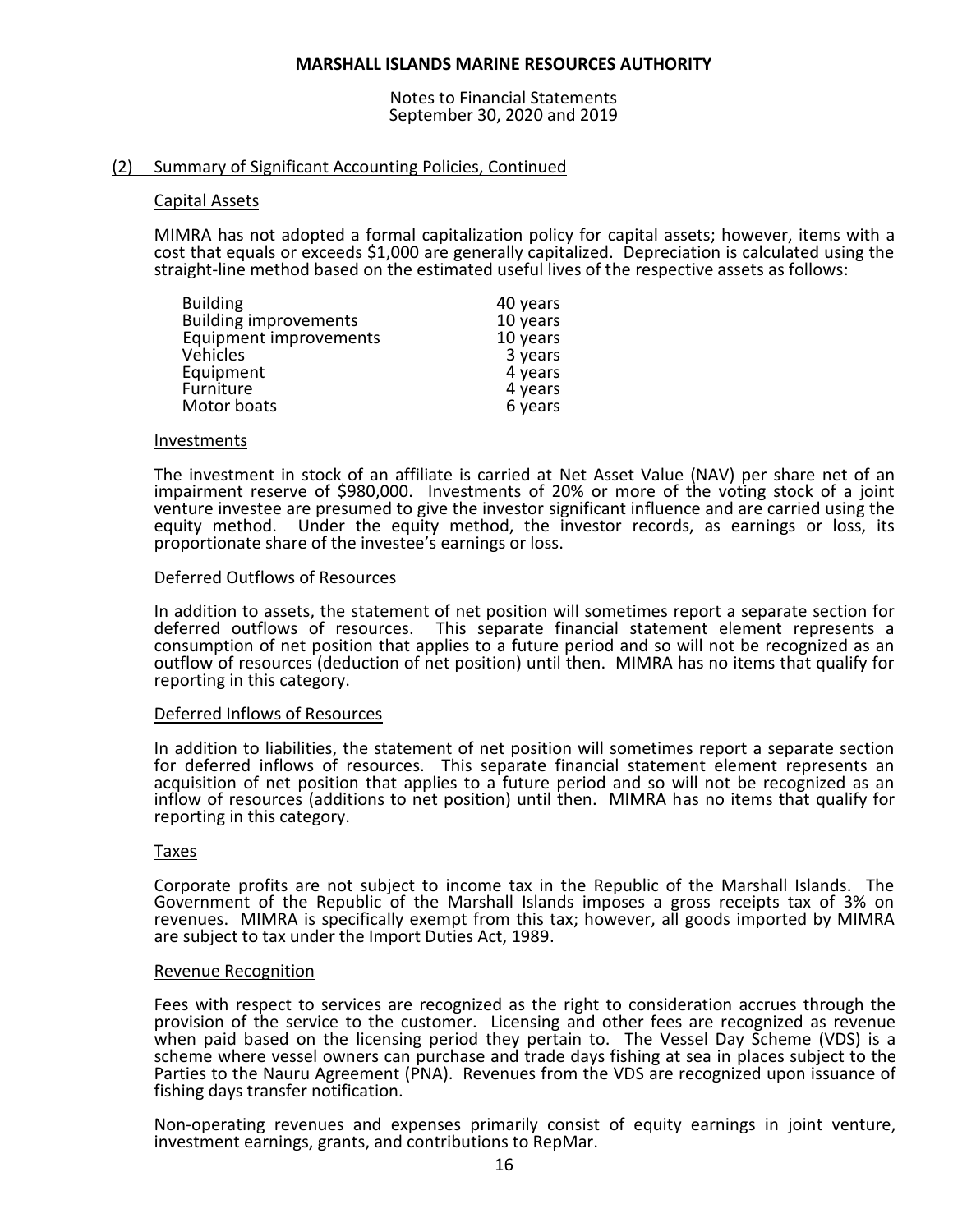Notes to Financial Statements September 30, 2020 and 2019

# (2) Summary of Significant Accounting Policies, Continued

#### Compensated Absences

Vested or accumulated vacation leave is recorded as an expense and liability as the benefits accrue to employees. No liability is recorded for nonvesting accumulating rights to receive sick pay benefits. As of September 30, 2020 and 2019, the accumulated vacation leave liability totals \$95,594 and \$92,033, respectively, and is included within the statements of net position as other liabilities and accruals.

#### Estimates

The preparation of financial statements in accordance with accounting principles generally accepted in the United States of America requires management to make estimates and assumptions that affect the reported amounts of assets and deferred outflows of resources, liabilities and deferred inflows of resources, and disclosure of contingent assets and liabilities at the date of the financial statements and the reported amounts of revenues and expenses during the reporting period. Actual results could differ from those estimates.

#### New Accounting Standards

During the year ended September 30, 2020, GASB issued Statement No. 95, *Postponement of the Effective Dates of Certain Authoritative Guidance*, which postpones the effective dates of GASB Statement No. 84, 89, 90, 91, 92 and 93 by one year and GASB Statement No. 87 by 18 months; however, earlier application of the provisions addressed in GASB Statement No. 95 is encouraged and is permitted to the extent specified in each pronouncement as originally issued. In accordance with GASB Statement No. 95, management has elected to postpone implementation of these statements.

In January 2017, GASB issued Statement No. 84, *Fiduciary Activities*. This Statement is to improve guidance regarding the identification of fiduciary activities for accounting and financial reporting purposes and how those activities should be reported. The requirements of this Statement will enhance consistency and comparability by (1) establishing specific criteria for identifying activities that should be reported as fiduciary activities and (2) clarifying whether and how business-type activities should report their fiduciary activities. Management does not believe that this statement, upon implementation, will have a material effect on the financial statements. In accordance with GASB Statement No. 95, GASB Statement No. 84 will be effective for fiscal year ending September 30, 2021.

In June 2017, GASB issued Statement No. 87, *Leases*. The objective of this Statement is to better meet the information needs of financial statement users by improving accounting and financial reporting for leases by governments. This Statement increases the usefulness of governments' financial statements by requiring recognition of certain lease assets and liabilities for leases that previously were classified as operating leases and as inflows of resources or outflows of resources recognized based on the payment provisions of the contract. Management believes that this statement, upon implementation, will have a material effect on the financial statements. In accordance with GASB Statement No. 95, GASB Statement No. 87 will be effective for fiscal year ending September 30, 2022.

In June 2018, GASB issued Statement No. 89, *Accounting for Interest Cost Incurred Before the End of a Construction Period*. The objectives of this Statement are (1) to enhance the relevance and comparability of information about capital assets and the cost of borrowing for a reporting period and (2) to simplify accounting for interest cost incurred before the end of a construction period. Management does not believe that this statement, upon implementation, will have a material effect on the financial statements. In accordance with GASB Statement No. 95, GASB Statement No. 89 will be effective for fiscal year ending September 30, 2022.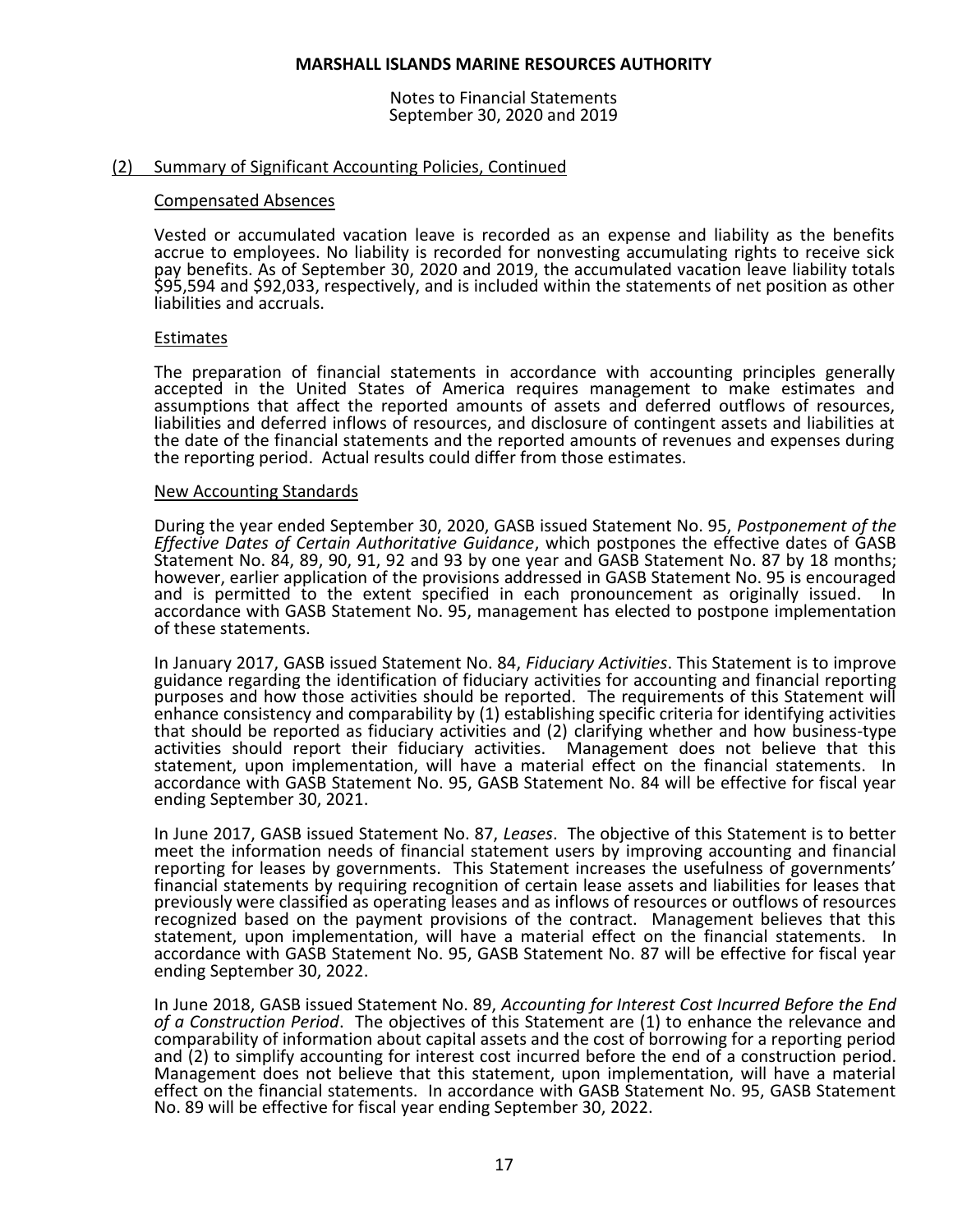Notes to Financial Statements September 30, 2020 and 2019

# (2) Summary of Significant Accounting Policies, Continued

#### New Accounting Standards, Continued

In March 2018, GASB issued Statement No. 90, *Majority Equity Interests - An Amendment of GASB Statements No. 14 and 61*. The primary objectives of this Statement are to improve the consistency and comparability of reporting a government's majority equity interest in a legally separate organization and to improve the relevance of financial statement information for certain component units. It defines a majority equity interest and specifies that a majority equity interest in a legally separate organization should be reported as an investment if a government's holding of the equity interest meets the definition of an investment. A majority equity interest that meets the definition of an investment should be measured using the equity method, unless it is held by a special-purpose government engaged only in fiduciary activities, a fiduciary fund, or an endowment (including permanent and term endowments) or permanent fund. Those governments and funds should measure the majority equity interest at fair value. Management does not believe that this statement, upon implementation, will have a material effect on the financial statements. In accordance with GASB Statement No. 95, GASB Statement No. 90 will be effective for fiscal year ending September 30, 2021.

In May 2019, GASB issued Statement No. 91, *Conduit Debt Obligations*. The primary objectives of this Statement are to provide a single method of reporting conduit debt obligations by issuers and eliminate diversity in practice associated with (1) commitments extended by issuers, (2) arrangements associated with conduit debt obligations, and (3) related note disclosures. This Statement achieves those objectives by clarifying the existing definition of a conduit debt obligation; establishing that a conduit debt obligation is not a liability of the issuer; establishing standards for accounting and financial reporting of additional commitments and voluntary commitments extended by issuers and arrangements associated with conduit debt obligations; and improving required note disclosures. Management does not believe that this statement, upon implementation, will have a material effect on the financial statements. In accordance with GASB Statement No. 95, GASB Statement No. 91 will be effective for fiscal year ending September 30, 2023.

In January 2020, GASB issued statement No. 92, *Omnibus 2020*. The objectives of this Statement are to enhance comparability in accounting and financial reporting and to improve the consistency of authoritative literature by addressing practice issues that have been identified during implementation and application of certain GASB Statements. This Statement addresses a variety of topics and includes specific provisions about the effective date of Statement No. 87, *Leases*, and Implementation Guide No. 2019-3, *Leases*, for interim financial reports, the terminology used to refer to derivative instruments and the applicability of certain requirements of Statement No. 84, *Fiduciary Activities*, to postemployment benefits. The requirements related to the effective date of GASB Statement No. 87 and Implementation Guide 2019-3, reissuance recoveries and terminology used to refer to derivative instruments are effective upon issuance. In accordance with GASB Statement No. 95, the remaining requirements of GASB Statement No. 92 is effective for the fiscal year ending September 30, 2022.

In March 2020, GASB issued Statement No. 93, *Replacement of Interbank Offered Rates*. The primary objective of this statement is to address those and other accounting and financial reporting implications of the replacement of an IBOR. Management does not believe that this statement, upon implementation, will have a material effect on the financial statements. Except for paragraphs 11b, 13, and 14, GASB Statement No. 93 will be effective for fiscal year ending September 30, 2021. The requirement in paragraphs 11b, 13, and 14 are effective for fiscal year September 30, 2022.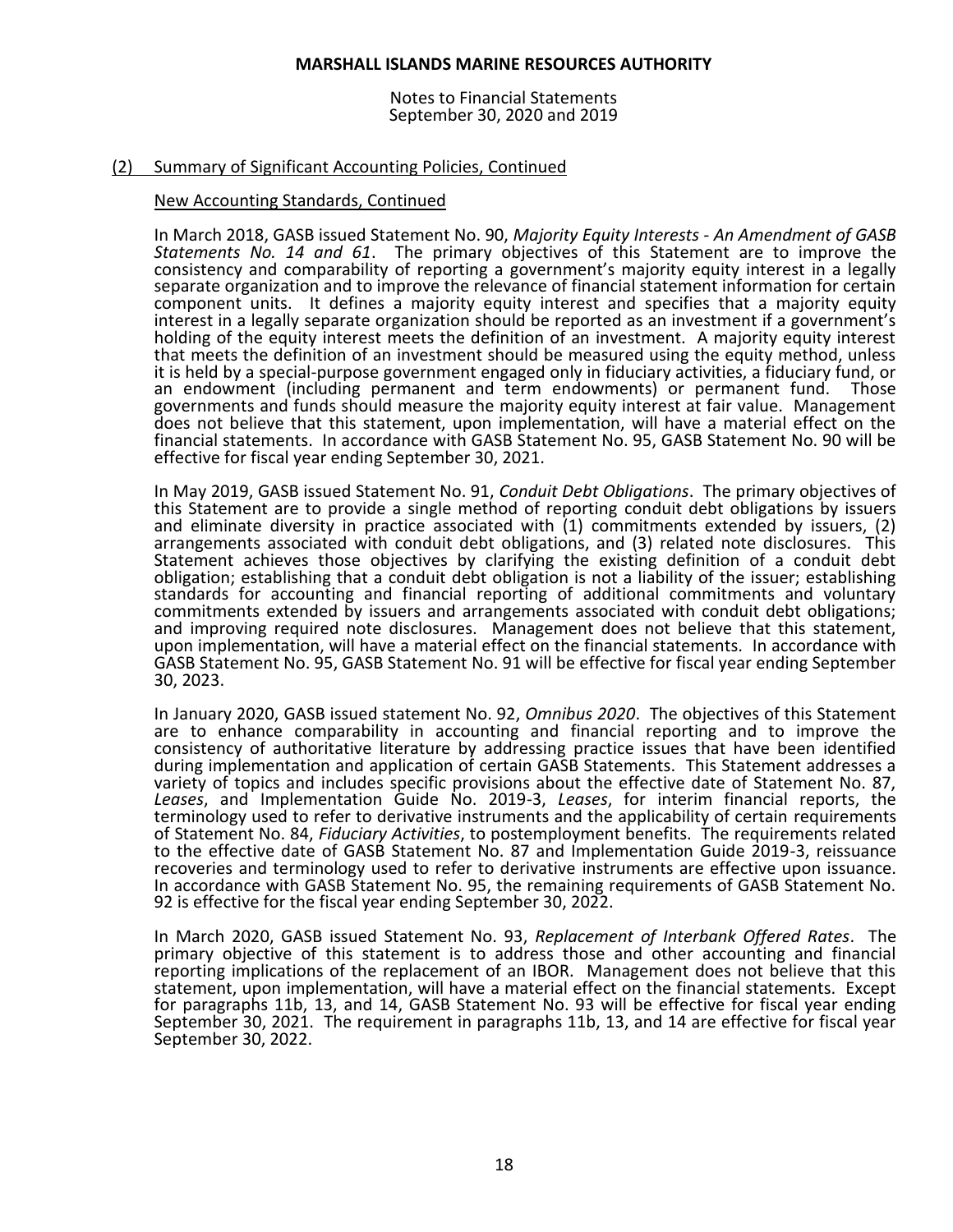Notes to Financial Statements September 30, 2020 and 2019

# (2) Summary of Significant Accounting Policies, Continued

# New Accounting Standards, Continued

In March 2020, GASB issued Statement No. 94, *Public-Private and Public-Public Partnerships and Availability Payment Arrangements*. The primary objective of this statement is to improve financial reporting by addressing issues related to public-private and public-public partnership arrangements. This statement also provides guidance for accounting and financial reporting for availability payment arrangements. Management does not believe that this statement, upon implementation, will have a material effect on the financial statements. GASB Statement No. 94 will be effective for fiscal year ending September 30, 2023.

In May 2020, GASB issued Statement No. 96, *Subscription-Based Information Technology Arrangements*. This Statement provides guidance on the accounting and financial reporting for subscription-based information technology arrangements (SBITAs) for government end users (governments). This Statement (1) defines a SBITA; (2) establishes that a SBITA results in a rightto-use subscription asset - an intangible asset - and a corresponding subscription liability; (3) provides the capitalization criteria for outlays other than subscription payments, including implementation costs of a SBITA; and (4) requires note disclosures regarding a SBITA. Management does not believe that this statement, upon implementation, will have a material effect on the financial statements. GASB Statement No. 96 will be effective for fiscal year ending September 30, 2023.

In June 2020, GASB issued Statement No. 97, *Certain Component Unit Criteria, and Accounting and Financial Reporting for Internal Revenue Code Section 457 Deferred Compensation Plans - an amendment of GASB Statements No. 14 and No. 84, and a supersession of GASB Statement No. 32.* The primary objectives of this Statement are to (1) increase consistency and comparability related to the reporting of fiduciary component units in circumstances in which a potential component unit does not have a governing board and the primary government performs the duties that a governing board typically would perform; (2) mitigate costs associated with the reporting of certain defined contribution pension plans, defined contribution other postemployment benefit (OPEB) plans, and employee benefit plans other than pension plans or OPEB plans (other employee benefit plans) as fiduciary component units in fiduciary fund financial statements; and (3) enhance the relevance, consistency, and comparability of the accounting and financial reporting for Internal Revenue Code (IRC) Section 457 deferred compensation plans (Section 457 plans) that meet the definition of a pension plan and for benefits provided through those plans. GASB Statement No. 97 will be effective for fiscal year ending September 30, 2022.

(3) Risk Management

MIMRA is exposed to various risks of loss related to torts; theft of, damage to, and destruction of assets; errors and omissions; injuries to employees; and natural disasters. MIMRA has elected to purchase commercial insurance from independent third parties for the risks of loss to which it is exposed. Settled claims from these risks have not exceeded commercial insurance coverage for the past three years.

#### (4) Investment in Joint Venture

In 2005, MIMRA entered into a joint venture agreement with Koo's Fishing Company, Ltd. (KFC) to form the Marshall Islands Fishing Company (MIFCO), an ongoing association for the purpose of engaging in the purse seine fishing business. The association was formally organized during fiscal year 2006 with the purchase of the vessel, RMI201. MIMRA and KFC's contributed capital at the time was \$2,940,000 and \$3,060,000, respectively, which represented a 49% and 51% interest, respectively, of the vessel's value of \$6,000,000. The parties agreed that the joint venture will be operated by KFC and MIMRA will not be liable to the joint venture.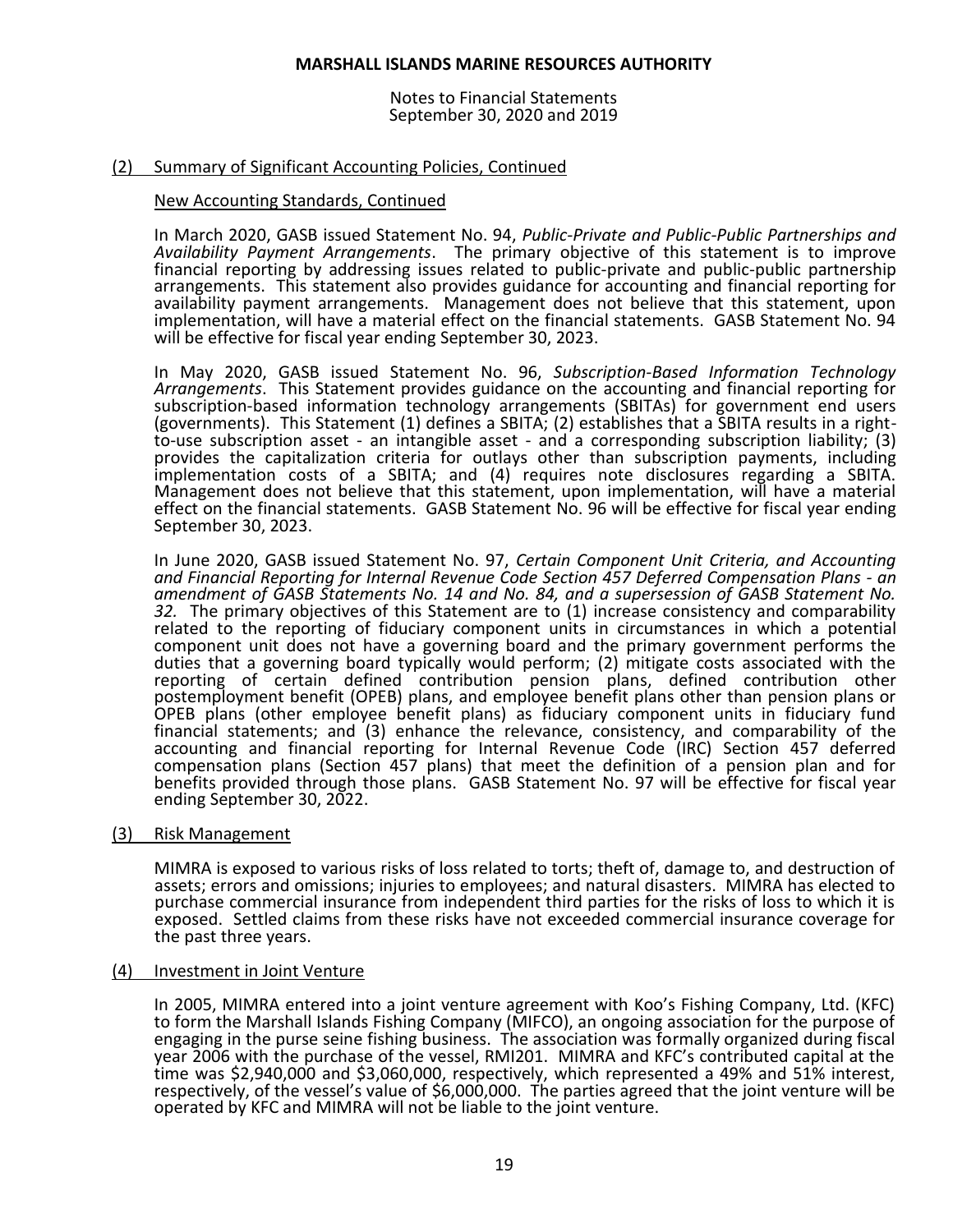Notes to Financial Statements September 30, 2020 and 2019

# (4) Investment in Joint Venture, Continued

A summary of financial information as of and for the years ended December 31, 2020 and 2019, for investees accounted for using the equity method of accounting for investments, are as follows:

|                     | 2020                        | 2019       |
|---------------------|-----------------------------|------------|
| Assets              | $$24,624,467$ $$18,748,056$ |            |
| Liabilities         | $$15,474,189$ $$7,867,885$  |            |
| Net earnings (loss) | \$ (1,729,893)              | \$ 893,623 |

No dividend distribution was received in 2020 and 2019.

An analysis of the change in the investment in joint venture during the years ended September 30, 2020 and 2019 is as follows:

|                                                         | 2020                      | 2019                   |
|---------------------------------------------------------|---------------------------|------------------------|
| Beginning balance<br>Equity in earnings (loss) of MIFCO | \$5,222,356<br>(526, 267) | \$4,917,702<br>304,654 |
| <b>Ending balance</b>                                   | \$4,696,089               | \$ 5,222,356           |

#### (5) Capital Assets

Capital asset activity for the years ended September 30, 2020 and 2019 is as follows:

|                               | 2020                       |                         |                      |                          |
|-------------------------------|----------------------------|-------------------------|----------------------|--------------------------|
|                               | October 1,<br>2019         | Additions               | Disposal/Transfers   | September30,<br>2020     |
| <b>Building</b>               | \$3,197,735                | \$318.435               | \$                   | \$3,516,170              |
| <b>Building improvements</b>  | 210,874                    |                         | (210,874)            |                          |
| Equipment                     | 1,211,416                  | 1,157,959               | (1,900)              | 2,367,475                |
| Equipment improvements        | 109,270                    |                         |                      | 109,270                  |
| Vehicles                      | 371,264                    | 80,845                  | (81,995)             | 370,114                  |
| <b>Furniture and fixtures</b> | 66,171                     | 1,511                   |                      | 67,682                   |
| Motor boats                   | 163,912                    | 257,645                 |                      | 421,557                  |
| Less accumulated depreciation | 5,330,642<br>(1, 129, 269) | 1,816,395<br>(572, 596) | (294,769)<br>263,020 | 6,852,268<br>(1,438,845) |
|                               | \$ 4,201,373               | \$1,243,799             | \$ (31,749)          | \$5,413,423              |

During the year ended September 30, 2020, MIMRA purchased a building and equipment of \$318,435 and \$181,565, respectively, from Aquaculture Technologies of the Marshall Islands (ATMI). MIMRA plans to have these purchased assets valued by independent and qualified individuals to determine historical or estimated historical costs. MIMRA will provide assistance to ATMI in its hatchery activities.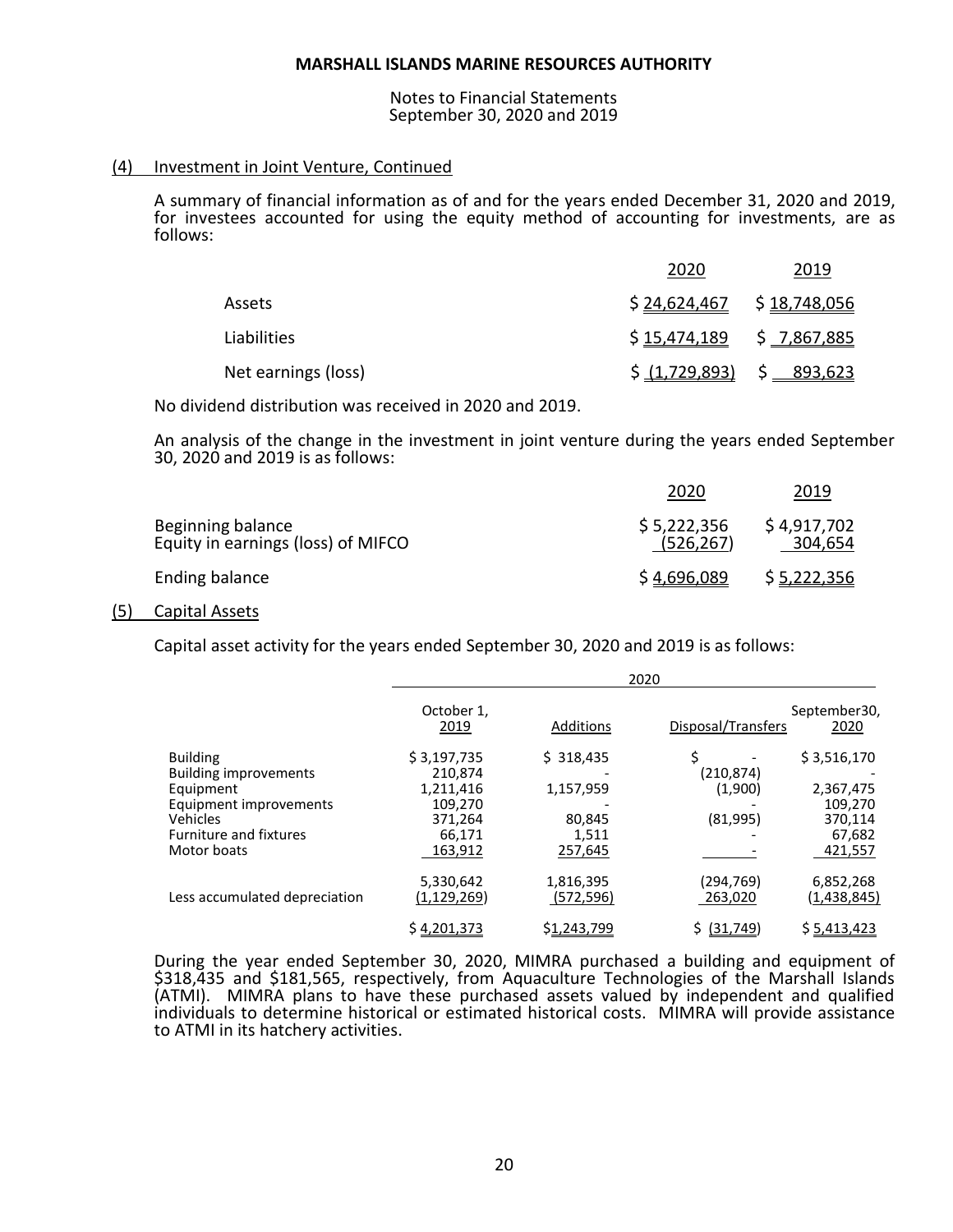Notes to Financial Statements September 30, 2020 and 2019

# (5) Capital Assets, Continued

|                                                                                                                                                    |                                                                     |                                            | 2019                                      |                                                                                |
|----------------------------------------------------------------------------------------------------------------------------------------------------|---------------------------------------------------------------------|--------------------------------------------|-------------------------------------------|--------------------------------------------------------------------------------|
|                                                                                                                                                    | October 1,<br>2018                                                  | Additions                                  | Disposal/Transfers                        | September30,<br>2019                                                           |
| <b>Building</b><br><b>Building improvements</b><br>Equipment<br>Equipment improvements<br>Vehicles<br><b>Furniture and fixtures</b><br>Motor boats | \$<br>210,874<br>691,046<br>109,270<br>374,764<br>43,218<br>163,912 | \$3,197,735<br>643,933<br>20,495<br>55,746 | \$<br>(123, 563)<br>(23,995)<br>(32, 793) | \$3,197,735<br>210,874<br>1,211,416<br>109,270<br>371,264<br>66,171<br>163,912 |
| Less accumulated depreciation                                                                                                                      | 1,593,084<br>(966, 206)                                             | 3,917,909<br>(343, 414)                    | (180, 351)<br>180,351                     | 5,330,642<br><u>(1,129,269)</u>                                                |
| Construction in progress                                                                                                                           | 626,878<br>3,215,900                                                | 3,574,495<br>214,640                       | (3,430,540)                               | 4,201,373                                                                      |
|                                                                                                                                                    | \$3,842,778                                                         | \$3,789,135                                | \$ (3,430,540)                            | \$4,201,373                                                                    |

During the year ended September 30, 2019, construction of the \$3,197,735 MIMRA building was completed and placed in service.

# (6) Investment in Stock of an Affiliated Entity

In 2014, MIMRA purchased 49,000 shares of Marshall Islands National Telecommunications Authority (MINTA), a component unit of RepMar, at \$20 per share. The investment in MINTA is recorded at NAV per share since MIMRA does not have a readily determinable fair value. The investment comprises approximately 15% of the outstanding shares of MINTA as of September 30, 2020 and 2019. No dividends were received during the years ended September 30, 2020 and 2019. As of September 30, 2020 and 2019, due to the investee's recurring losses and its inability to generate sufficient cash flows to meet its debt obligation, the investment is recorded at a \$0 carrying value, which is net of an impairment allowance of \$980,000 in the accompanying statements of net position.

#### (7) Related Party Transactions

MIMRA was created by the Nitijela of RepMar under Public Law 1997-60 and is thus considered a component unit of RepMar. Accordingly, MIMRA is affiliated with all RepMar-owned and affiliated entities, including Tobolar Copra Processing Authority (Tobolar).

MIMRA acts as an agent of RepMar for the purposes of collecting and remitting income received from sovereign nations in accordance with various international fishing rights treaties. During the years ended September 30, 2020 and 2019, MIMRA collected \$3,579,787 and \$2,314,357, respectively, under these treaties.

During the years ended September 30, 2020 and 2019, MIMRA provided cash contributions to RepMar's General Fund of \$31,300,000 and \$29,141,128, respectively, in accordance with annual legislative appropriations as enacted by the Nitijela. In 2016, the Nitijela of RepMar enacted the Marshall Islands Marine Resources Authority (MIMRA Surplus Funds Amendment) Act 2016, effective January 1, 2016, which provided a process for the transfer to RepMar's General Fund of any surplus funds from MIMRA.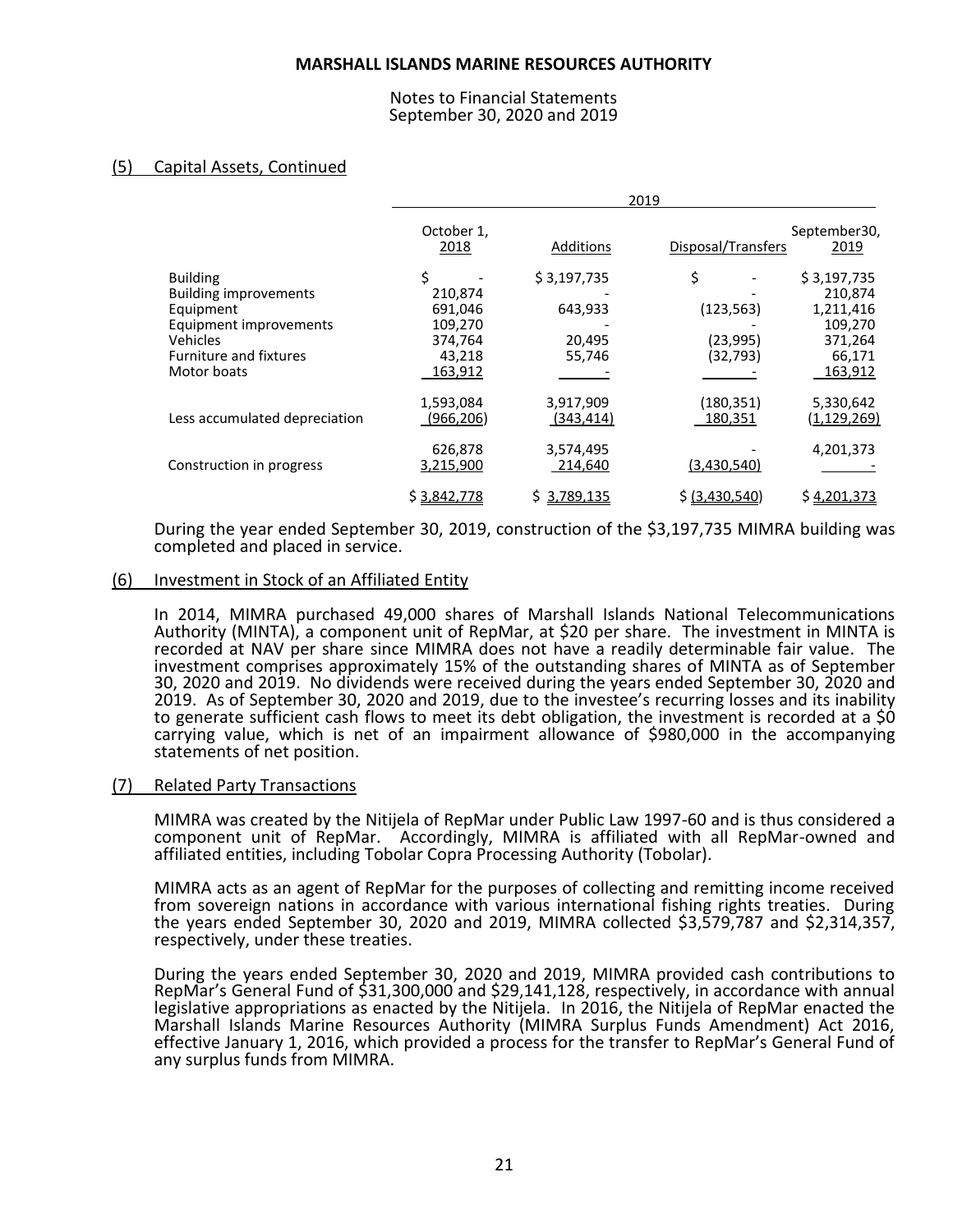#### Notes to Financial Statements September 30, 2020 and 2019

# (7) Related Party Transactions, Continued

MIMRA utilizes services from certain affiliated entities at substantially the same terms and conditions as those incurred from third parties. A summary of related party transactions as of September 30, 2020 and 2019 and for the years then ended is as follows:

|                                                                                                     | 2020                     |           |           |                   |
|-----------------------------------------------------------------------------------------------------|--------------------------|-----------|-----------|-------------------|
|                                                                                                     | Revenues                 | Expenses  | Payables  | Receivables       |
| Marshall Islands Fishing Company<br>Koo's Fishing Company, Ltd.<br>Marshall Islands Social Security | \$1,294,500<br>4,376,000 | \$        | \$        | 60,000<br>588,000 |
| Administration<br><b>Marshall Islands National Telecommunications</b>                               |                          | 211,376   | 98,139    |                   |
| Authority                                                                                           |                          | 36.130    | 4,616     |                   |
| Marshalls Energy Company, Inc.                                                                      |                          | 173,956   | 41,891    |                   |
| RepMar                                                                                              |                          | 23,789    | 114,499   | 4,500             |
| <b>Tobolar Copra Processing Authority</b>                                                           |                          |           |           | 50,000            |
| Other                                                                                               |                          | 179,319   | 3,432     | 16,407            |
|                                                                                                     | \$5,670,500              | \$624,570 | \$262,577 | 718,907           |
| المعامات بالمممان بالبابط والمسامر ويملك ممسور بمسالم الممسال                                       |                          |           |           | (0.00007)         |

Less allowance for doubtful receivables (688,807) and the control of the control of the control of the control of the control of the control of the control of the control of the control of the control of the control of the

 $$ 30,100$ 

|                                                                                                                       | 2019                     |                             |                            |                             |
|-----------------------------------------------------------------------------------------------------------------------|--------------------------|-----------------------------|----------------------------|-----------------------------|
|                                                                                                                       | Revenues                 | Expenses                    | Payables                   | <b>Receivables</b>          |
| Marshall Islands Fishing Company<br>Koo's Fishing Company, Ltd.<br>Marshall Islands Social Security<br>Administration | \$1,441,500<br>4,447,500 | \$<br>219,673               | \$<br>116,078              | Ŝ.<br>60,000<br>578,000     |
| <b>Marshall Islands National Telecommunications</b><br>Authority<br>Marshalls Energy Company, Inc.<br>RepMar          |                          | 35,187<br>101,563<br>42,384 | 2,507<br>10,810<br>114,283 | 4,500                       |
| <b>Tobolar Copra Processing Authority</b><br>Other                                                                    | \$5,889,000              | 200<br>110,902<br>\$509,909 | 88,363<br>\$332,041        | 50,000<br>11,307<br>703,807 |
| Less allowance for doubtful receivables                                                                               |                          |                             |                            | (688, 807)<br>$A = 200$     |

 $$ 15,000$ 

In 2013, MIMRA advanced \$100,000 to Tobolar for the purpose of assisting in funding the purchase of copra. The advance is uncollateralized and is non-interest bearing and is due and payable by Tobolar from the proceeds of oil sales. As of September 30, 2020 and 2019, \$50,000 remains uncollected and due from Tobolar.

#### (8) Employee Retirement Plan

Effective January 1, 2019, MIMRA implemented a defined contribution retirement savings plan (the Plan) for its employees who have completed at least 3 months of service. Plan participants may contribute 5% up to 10% of their gross salaries to be matched 100% by MIMRA. Withdrawal from the Plan occurs upon termination of employment, retirement at age 65, permanent disability or death. Plan assets are held in a trust fund administered by a trustee in accordance with the trust agreement. Management has the authority to establish or amend Plan provisions and contribution requirements. MIMRA contributed \$73,680 and \$32,231, respectively, to Plan participant accounts during the years ended September 30, 2020 and 2019, and total plan assets were \$210,441 and \$66,089, respectively, as of September 30, 2020 and 2019.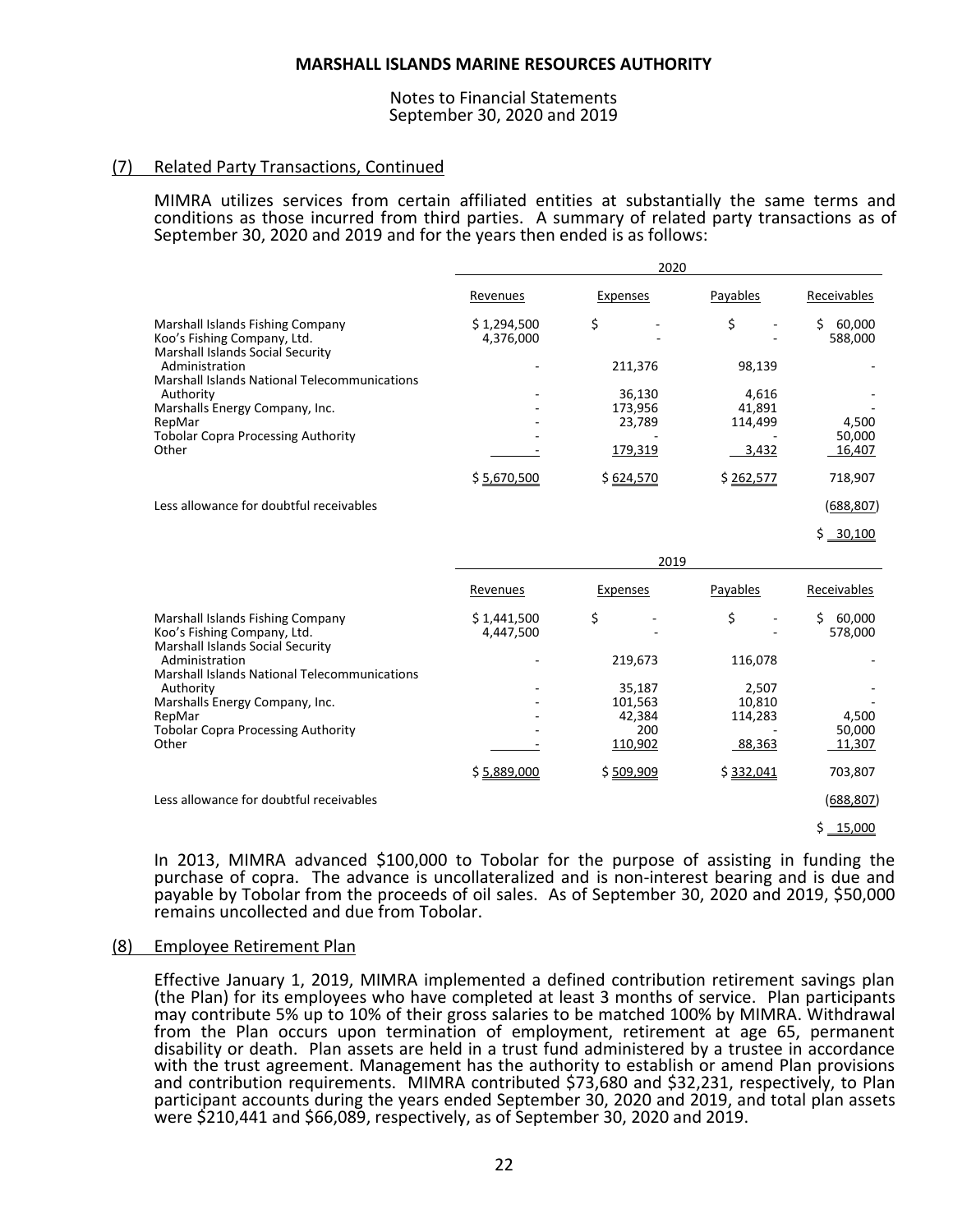Notes to Financial Statements September 30, 2020 and 2019

#### (9) Financing

#### World Bank

In 2014, the World Bank approved funding to support the Pacific Islands Regional Oceanscape Program (PROP), a regional program of operations to strengthen the management of fisheries in the Pacific Islands. Various components and activities of the PROP are to be financed by the International Development Association (IDA) and the Global Environment Facility (GEF) Program. In 2015, MIMRA entered into a subsidiary agreement with RepMar for the purposes of executing the objectives of the PROP.

During the years ended September 30, 2020 and 2019, MIMRA received \$2,286,138 and \$558,138, respectively, from the World Bank in the form of financial support from IDA (Grant ID 0170) to support implementation of strengthening the shared management of selected Pacific Island oceanic and coastal fisheries, and the critical habitats upon which they depend. The grant closing date was originally September 30, 2020 but was extended to September 30, 2021. In addition, MIMRA received \$854,681 and \$24,691, respectively, from the World Bank in the form of financial support from GEF (TF 18606), of which \$322,573 is due and receivable from the World Bank at September 30, 2020. The grant closed on September 30, 2020; however, MIMRA was granted a 4-month extension to submit withdrawal applications and supporting documentation for grant expenses delivered, received, and accepted on or before September 30, 2020. A summary of these grant activities is as follows:

|                                                                                                                                                   |                                     | 2019                               |
|---------------------------------------------------------------------------------------------------------------------------------------------------|-------------------------------------|------------------------------------|
| IDA Grant ID 0170:<br>Balance at beginning of the year<br>Grant funds received during the year<br>Grant expenses incurred during the year         | 262,676<br>2,286,138<br>(1,739,787) | \$666,920<br>558,138<br>(962, 382) |
| Balance at end of the year                                                                                                                        | 809,027                             | \$262,676                          |
| <b>GEF Grant TF 18606:</b><br>Balance at beginning of the year<br>Grant funds received during the year<br>Grant expenses incurred during the year | (817)<br>854,681<br>(827,590)       | (2,642)<br>24,691<br>(22, 866)     |
| Balance at end of the year                                                                                                                        |                                     |                                    |

Management is of the opinion that the proceeds from the IDA and GEF grants have been expended in accordance with intended purposes specified in the respective grant agreements.

#### The Nature Conservancy

In 2017, The Nature Conservancy, a District of Columbia non-profit corporation, agreed to make a cooperative grant to RepMar, under the administration of MIMRA, whereby the parties will work together to improve the financial and environmental performance of the RMI's longline tuna fishery. The grant expires on September 30, 2020. A summary of the grant activities is as follows:

|                                                                             | 2020  | 2019                  |
|-----------------------------------------------------------------------------|-------|-----------------------|
| Balance at beginning of the year<br>Grant expenses incurred during the year | (455) | \$ 32,555<br>(33,010) |
| Balance at end of the year                                                  | (455) | $5 \frac{(455)}{2}$   |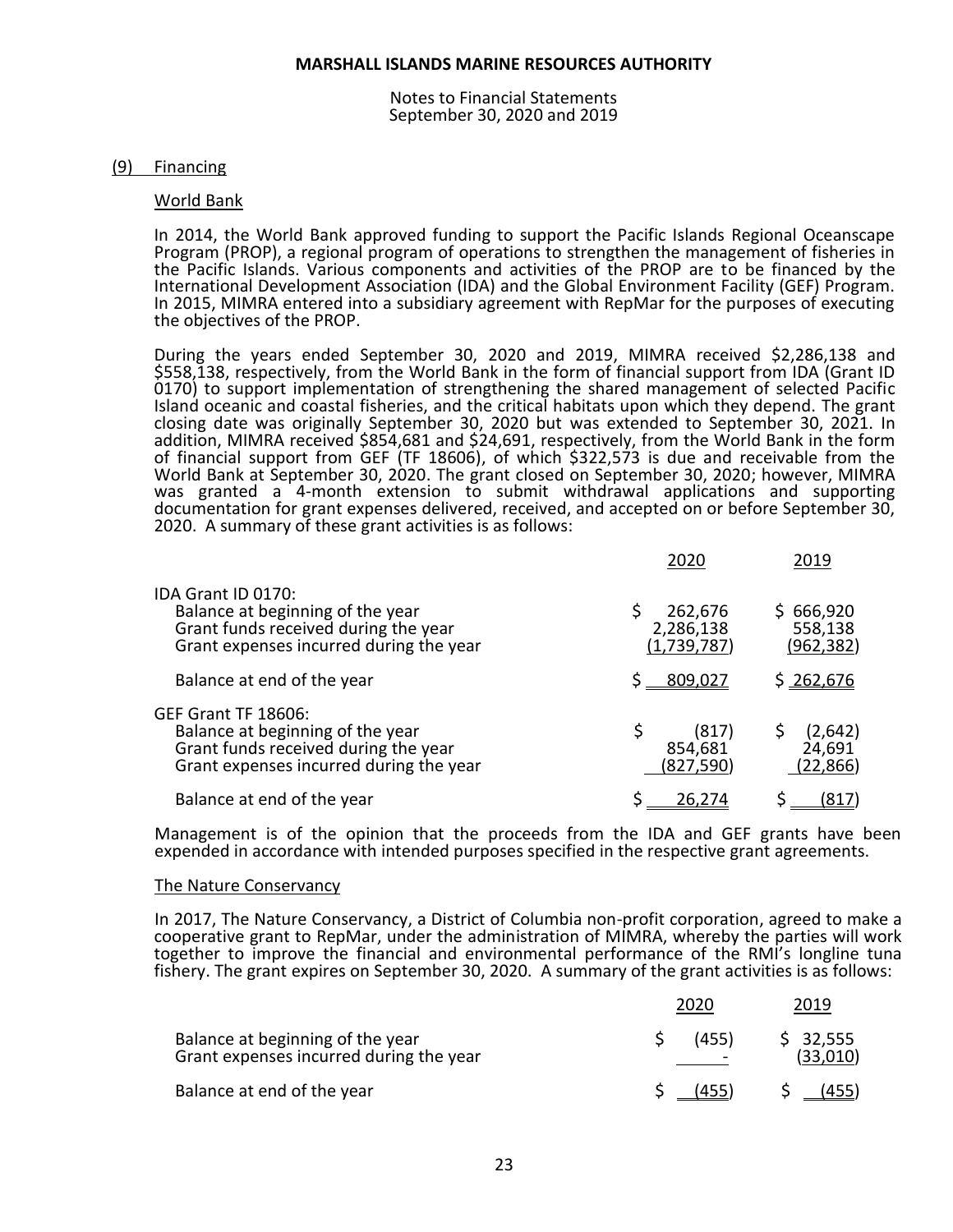#### Notes to Financial Statements September 30, 2020 and 2019

# (9) Financing, Continued

#### The Nature Conservancy, Continued

During the year ended September 30, 2019, MIMRA received a \$150,000 grant from The Nature Conservancy to fund the implementation of the 2019 Joint-Conservancy-Grantee Workplan in order to support the shared objectives of exploring options to diversify and increase RMI's earnings from tuna resources, eliminating illegal, unreported and unregulated fishing, marine spatial planning and assisting in the implementation of RMI National Oceans Policy. The grant expires on February 21, 2021. A summary of the grant activities is as follows:

|                                                                                                                     | 2020                   | 2019      |
|---------------------------------------------------------------------------------------------------------------------|------------------------|-----------|
| Balance at beginning of the year<br>Grant funds received during the year<br>Grant expenses incurred during the year | \$150,000<br>(41, 776) | 150,000   |
| Balance at end of the year                                                                                          | \$108,224              | \$150,000 |

In addition, during the years ended September 30, 2020 and 2019, MIMRA received \$10,000 and \$5,000, respectively, from The Nature Conservancy to fund MIMRA's costs in the creation of a new legal entity (Tuna Co.) that will serve as alternative end-to-end tuna supply chain model. The grant expired on January 31, 2020. A summary of the grant activities is as follows:

|                                                                                                                     | 2020                         | 2019        |
|---------------------------------------------------------------------------------------------------------------------|------------------------------|-------------|
| Balance at beginning of the year<br>Grant funds received during the year<br>Grant expenses incurred during the year | 5,000<br>10,000<br>(14, 670) | 5,000       |
| Balance at end of the year                                                                                          | 330                          | $5 - 5,000$ |

#### Chinese Taipei Trust Fund

In 2017, MIMRA received joint assistance from Pacific Community and Forum Fisheries Agency to improve data collection by the Observers and management. The purpose of the assistance is to build technical capacity at MIMRA for the efficiency of the National Observer Program. During the year ended September 30, 2020, MIMRA received \$49,940 from the Chinese Taipei Trust Fund to fund the operations of the project. A summary of the grant activities is as follows:

|                                                                                                                     | 2020                            | 2019                  |
|---------------------------------------------------------------------------------------------------------------------|---------------------------------|-----------------------|
| Balance at beginning of the year<br>Grant funds received during the year<br>Grant expenses incurred during the year | \$13,319<br>49,940<br>(15, 491) | \$43,505<br>(30, 186) |
| Balance at end of the year                                                                                          | \$47,768                        | \$13,319              |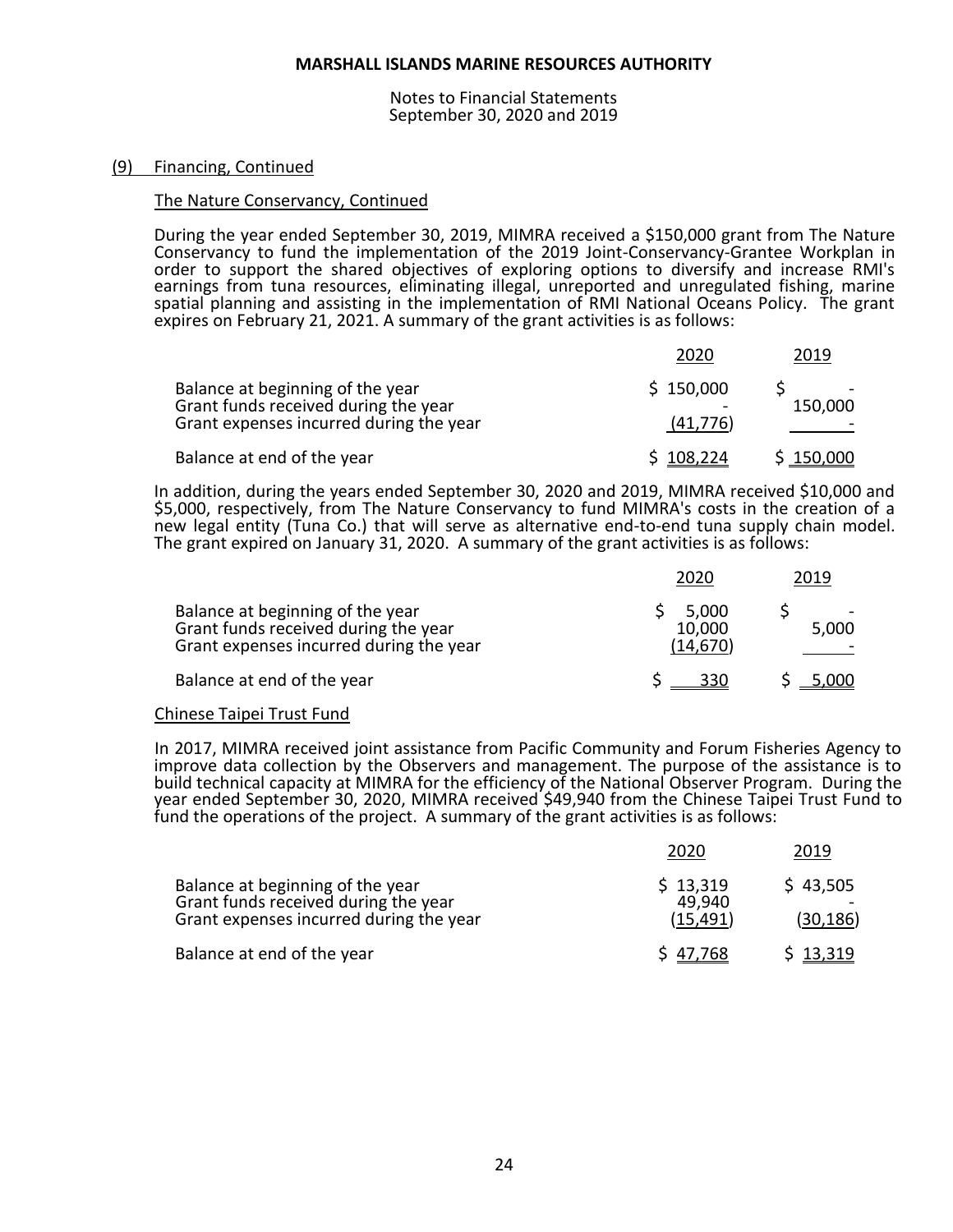Notes to Financial Statements September 30, 2020 and 2019

#### (10) PNA Office

The PNA was established by eight sovereign nations (Federated States of Micronesia, Marshall Islands, Kiribati, Tuvalu, Solomon Islands, Nauru, Papua New Guinea, and Palau) in 1982. The PNA Office was established as a quasi-governmental organization in Majuro as the Head Office of the PNA and is responsible for administering of the VDS program, including collection of revenues associated with this program. During the years ended September 30, 2020 and 2019, MIMRA recognized revenues related to the VDS program of \$28,112,074 and \$28,143,896, respectively. As of September 30, 2020 and 2019, receivables due from the PNA Office associated with VDS revenues amounted to \$7,048,506 and \$1,284,566, respectively. During the years ended September 30, 2020 and 2019, MIMRA incurred administrative fees of \$186,956 and \$45,354, respectively, associated with administration of the VDS program by the PNA Office.

#### (11) Commitments and Contingencies

#### Lease Commitments

MIMRA has assumed payment obligations under certain ground leases, which were previous obligations of RepMar's Ministry of Culture and Internal Affairs as well as payment obligations under certain ground leases, which were previously the obligation of unrelated parties. These ground leases have original terms ranging from five to twenty-five years, expiring in 2020 through 2037.

Total future minimum lease payments for subsequent years ending September 30, are as follows:

| Year ending<br>September 30,                                                      |                                                                              |
|-----------------------------------------------------------------------------------|------------------------------------------------------------------------------|
| 2021<br>2022<br>2023<br>2024<br>2025<br>2026 - 2030<br>2031 - 2035<br>2036 - 2037 | 43,107<br>43,394<br>43,394<br>23,255<br>17,665<br>67,336<br>62,423<br>27,167 |
|                                                                                   | \$ <u>327,741</u>                                                            |

MIMRA has entered into lease agreements expiring over various years through May 8, 2031. Future minimum lease income for the subsequent years ending September 30 is as follows:

| Year ending<br>September 30,                              |                                                                     |
|-----------------------------------------------------------|---------------------------------------------------------------------|
| 2021<br>2022<br>2023<br>2024<br>2025<br>2026-2030<br>2031 | \$21,098<br>19,265<br>13,514<br>12,000<br>12,000<br>12,000<br>7,000 |
|                                                           |                                                                     |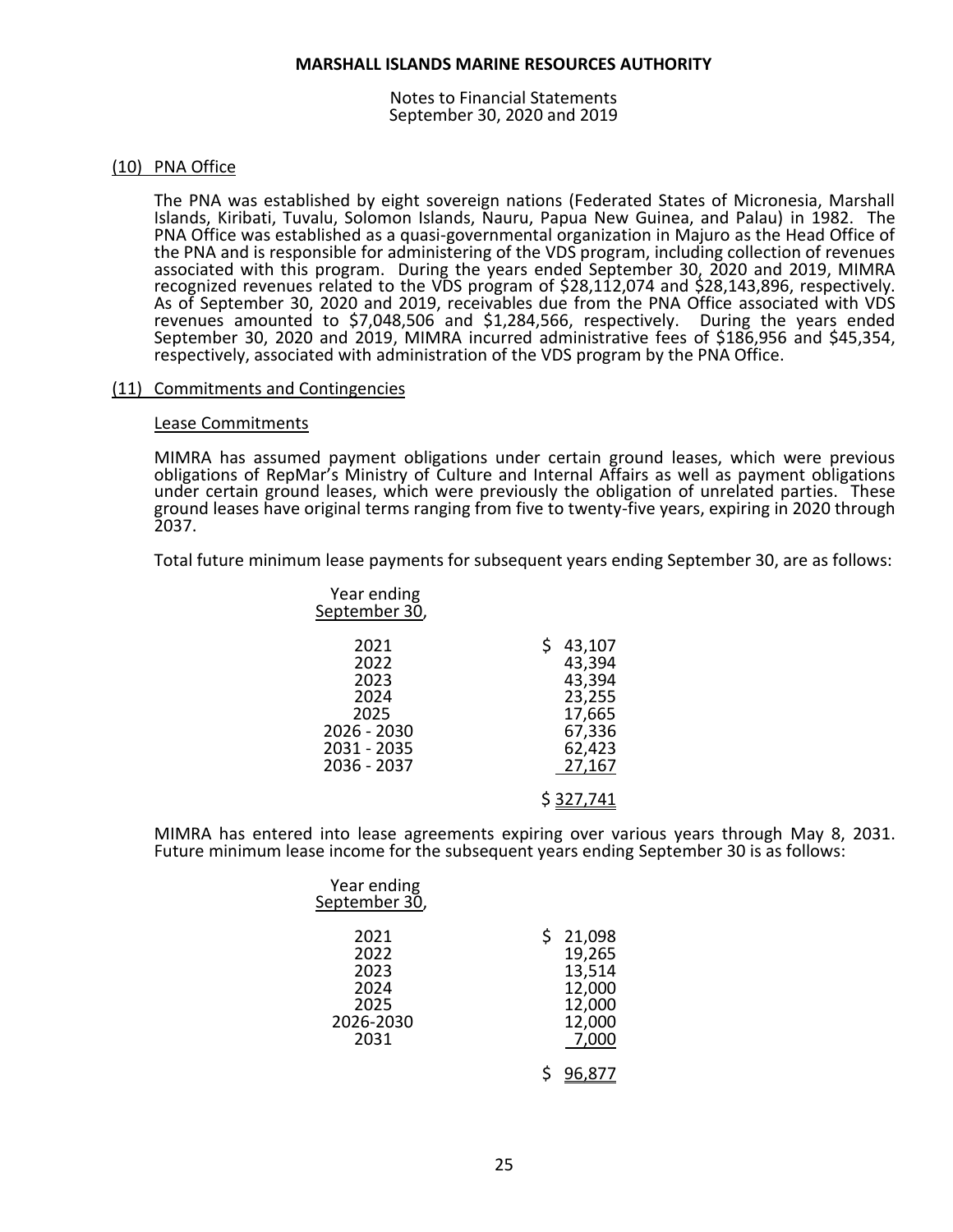Notes to Financial Statements September 30, 2020 and 2019

# (11) Commitments and Contingencies, Continued

# Contingencies

MIMRA is a party to legal proceedings. MIMRA's management believes that the provision for any liability will not be material to the accompanying financial statements.

# (12) COVID-19 Pandemic

On March 11, 2020, the World Health Organization declared the novel strain of coronavirus (COVID-19) a global pandemic and recommended containment and mitigation measures worldwide. On October 28, 2020, one confirmed case was identified in the Marshall Islands that was subsequently isolated and contained. On November 17, 2020, an additional three cases were identified, and which were isolated and contained. As of September 16, 2021, no community transmission has been identified. However, MIMRA has started implementing precautionary measures, which include the temporary suspension of all observer activities, in conjunction with government-imposed restrictions that negatively impact MIMRA's transshipment activities. The decline in revenues caused by these matters is expected to ultimately reduce MIMRA's future contributions to RepMar. Therefore, while MIMRA expects this matter to continuously impact its business, results of operations, and financial position, the related financial impact cannot be reasonably estimated at this time.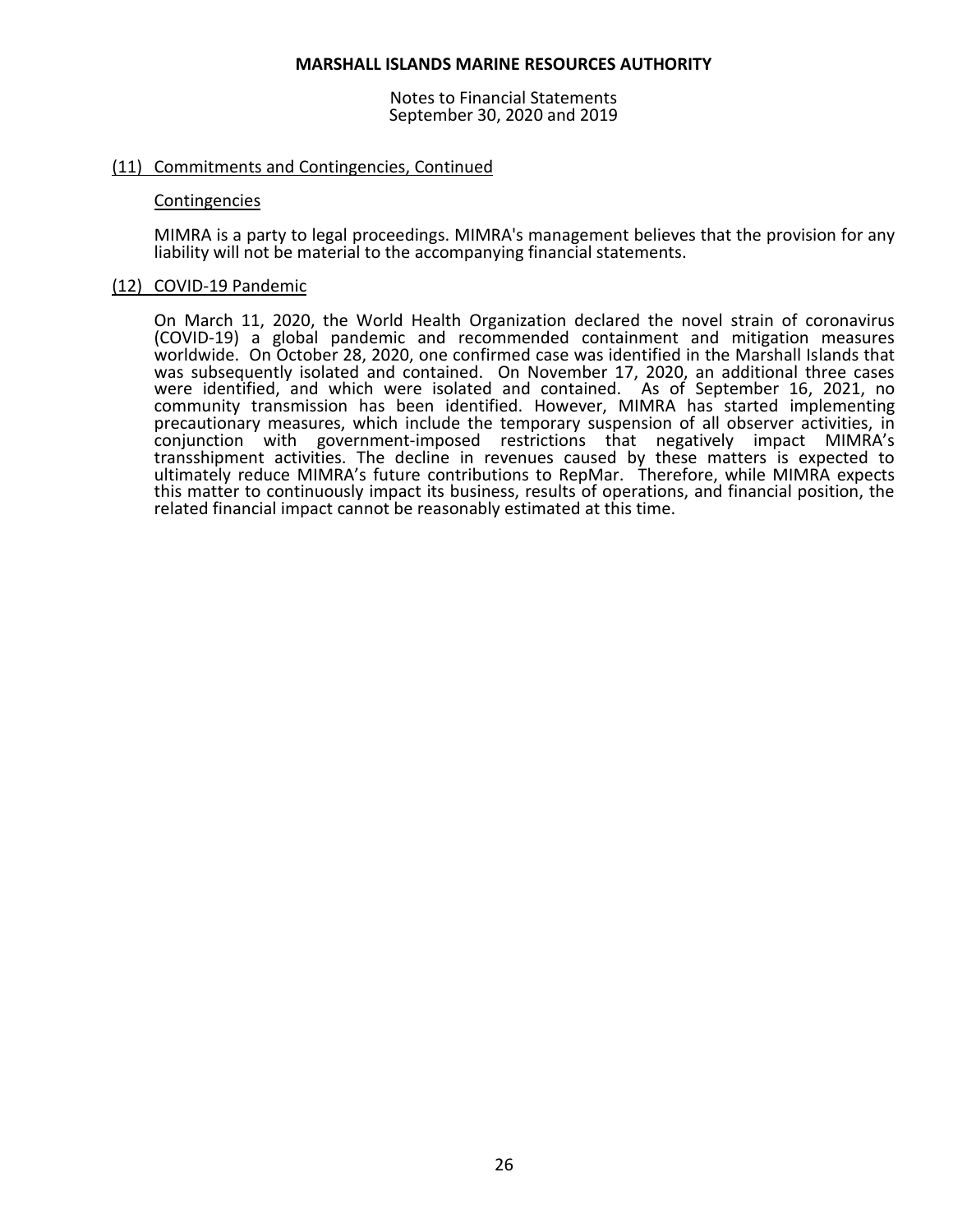# **Deloitte.**

Deloitte & Touche LLP 361 South Marine Corps Drive Tamuning, GU 96913 USA

Tel: +1 (671) 646-3884 Fax: +1 (671) 649-4265

www.deloitte.com

#### **INDEPENDENT AUDITORS' REPORT ON INTERNAL CONTROL OVER FINANCIAL REPORTING AND ON COMPLIANCE AND OTHER MATTERS BASED ON AN AUDIT PERFORMED IN ACCORDANCE WITH**  *GOVERNMENT AUDITING STANDARDS*

Board of Directors Marshall Islands Marine Resources Authority:

We have audited, in accordance with auditing standards generally accepted in the United States of America and the standards applicable to financial audits contained in *Government Auditing Standards* issued by the Comptroller General of the United States, the financial statements of Marshall Islands Marine Resources Authority (MIMRA), which comprise the statement of net position as of September 30, 2020, and the statements of revenues, expenses and changes in net position and of cash flows for the year then ended, and the related notes to the financial statements, and have issued our report thereon dated September 16, 2021.

# **Internal Control Over Financial Reporting**

In planning and performing our audit of the financial statements, we considered MIMRA's internal control over financial reporting (internal control) as a basis for designing audit procedures that are appropriate in the circumstances for the purpose of expressing our opinion on the financial statements, but not for the purpose of expressing an opinion on the effectiveness of MIMRA's internal control. Accordingly, we do not express an opinion on the effectiveness of MIMRA's internal control.

A *deficiency in internal control* exists when the design or operation of a control does not allow management or employees, in the normal course of performing their assigned functions, to prevent, or detect and correct, misstatements on a timely basis. A *material weakness* is a deficiency, or a combination of deficiencies, in internal control, such that there is a reasonable possibility that a material misstatement of the entity's financial statements will not be prevented, or detected and corrected, on a timely basis.

Our consideration of internal control was for the limited purpose described in the first paragraph of this section and was not designed to identify all deficiencies in internal control that might be material weaknesses or significant deficiencies and therefore, material weaknesses or significant deficiencies may exist that have not been identified. We did identify certain deficiencies in internal control, described in the accompanying Schedule of Findings and Responses as item 2020-001 that we consider to be material weaknesses.

# **Compliance and Other Matters**

As part of obtaining reasonable assurance about whether MIMRA's financial statements are free from material misstatement, we performed tests of its compliance with certain provisions of laws, regulations, contracts, and grant agreements, noncompliance with which could have a direct and material effect on the financial statements. However, providing an opinion on compliance with those provisions was not an objective of our audit, and accordingly, we do not express such an opinion. The results of our tests disclosed no instances of noncompliance or other matters that are required to be reported under *Government Auditing Standards*.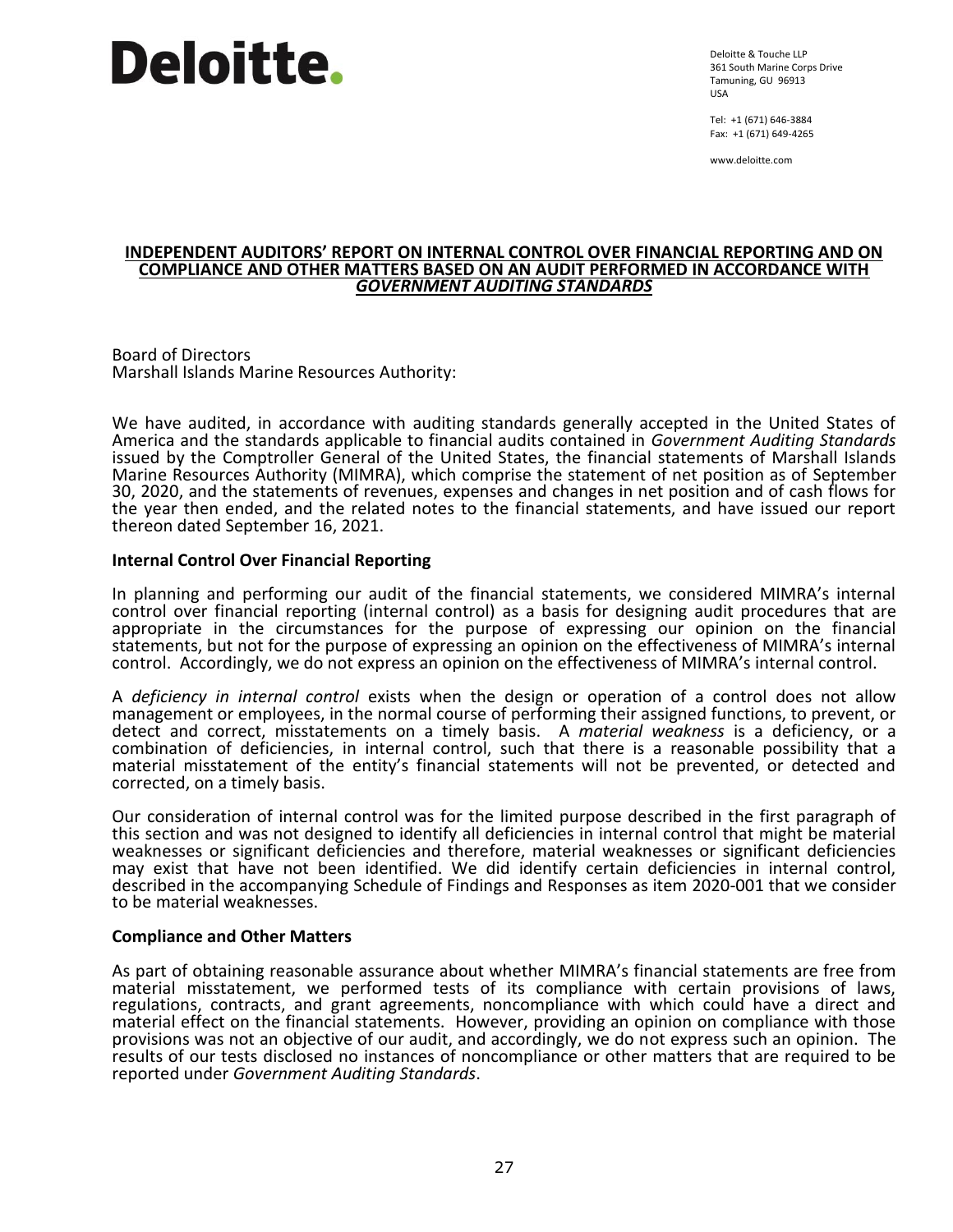# Deloitte.

# **MIMRA's Responses to Findings**

MIMRA's responses to the findings identified in our audit are described in the accompanying Schedule of Findings and Responses. MIMRA's responses were not subjected to the auditing procedures applied in the audit of the financial statements and, accordingly, we express no opinion on them.

# **Purpose of this Report**

The purpose of this report is solely to describe the scope of our testing of internal control and compliance and the result of that testing, and not to provide an opinion on the effectiveness of MIMRA's internal control or on compliance. This report is an integral part of an audit performed in accordance with *Government Auditing Standards* in considering MIMRA's internal control and compliance. Accordingly, this communication is not suitable for any other purpose.

September 16, 2021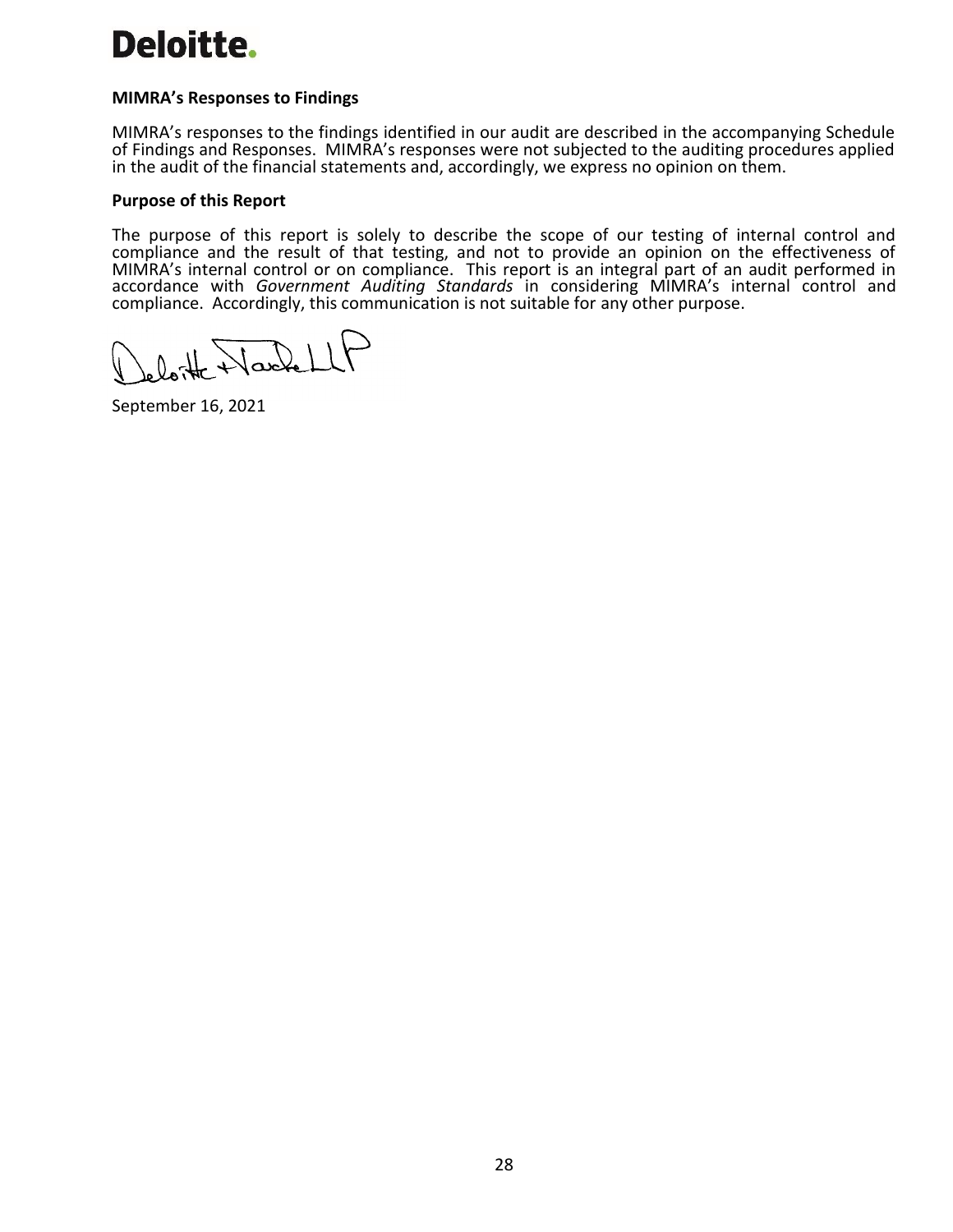Schedule of Findings and Responses Year Ended September 30, 2020

Finding No.: 2020-001<br>Area: Capital As Capital Assets

Criteria: In accordance with GASB Statement No. 34, *Basic Financial Statements - and Management's Discussion and Analysis - for State and Local Governments*, as amended by GASB Statement No. 37, *Basic Financial Statements - and Management's Discussion and Analysis- for State and Local Governments: Omnibus*, capital assets should be reported at historical cost.

Condition: In October 2019, MIMRA purchased a building and equipment for \$500,000. The purchase price was based on a valuation through the assistance of RepMar's Ministry of Public Works, Infrastructure and Utilities (PWIU) and the Aquaculture Division of MIMRA. Based on scrutiny of the valuation report, the assumptions, data and methodologies performed were not adequately documented. As a result, it is uncertain whether the purchased price represents historical cost or estimated historical cost.

Cause: The cause of the above condition is the lack of policies and procedures to properly value capital assets.

Effect: The effect of the above condition is possible misstatement of capital assets.

Recommendation: We recommend that management require asset valuations be performed by independent and qualified individuals or entities with necessary skills and credentials to perform such specialized work.

Auditee Response and Corrective Action Plan: MIMRA concurs with the auditor's recommendation. Since we do not have available appraisal offices and experts on island, MIMRA had engaged the services of RepMar's Ministry of Public Works, Infrastructure and Utilities (PWIU) to do the valuation and assessment of assets during the purchasing process. Currently, MIMRA is communicating with PWUI's executing engineer on available alternatives to resolve this finding.